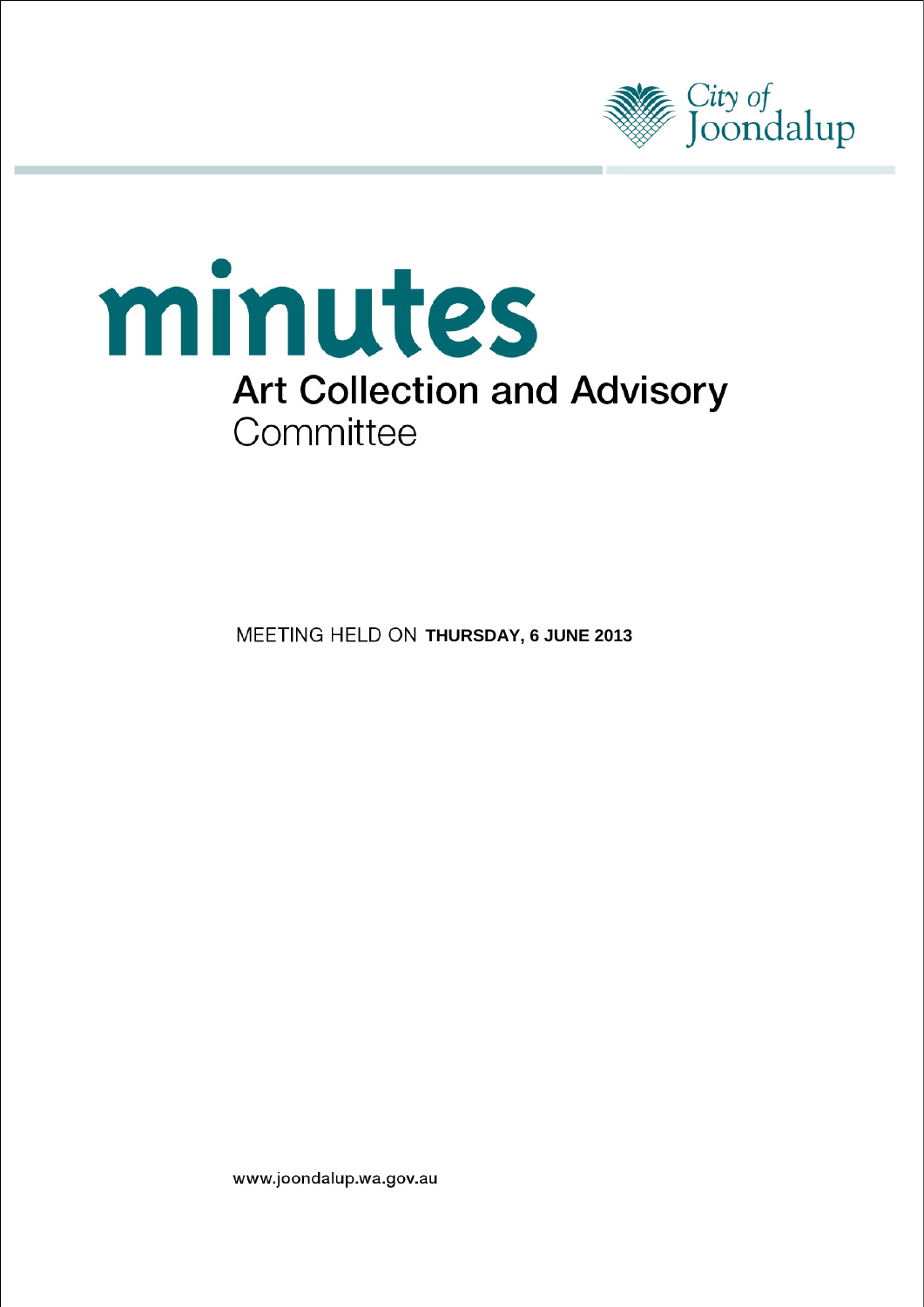# **TABLE OF CONTENTS**

| Item No        | <b>Title</b>                                                                                            | Page No        |
|----------------|---------------------------------------------------------------------------------------------------------|----------------|
|                | <b>Declaration of Opening</b>                                                                           | 3              |
|                | <b>Public Question Time</b>                                                                             | 3              |
|                | <b>Public Statement Time</b>                                                                            | 3              |
|                | Apologies/Leave of absence                                                                              | 4              |
|                | <b>Confirmation of Minutes</b>                                                                          | 4              |
|                | Announcements by the Presiding Member without discussion                                                | 4              |
|                | Declarations of Interest                                                                                | 4              |
|                | Identification of matters for which the meeting may sit behind<br>closed doors                          | 4              |
|                | Petitions and deputations                                                                               | 4              |
|                | Motion to Change Order of Business                                                                      | 5              |
|                | Reports                                                                                                 | 6              |
| 1              | 2013 City of Joondalup Community Art Exhibition - Possible<br>Artwork for Acquisition - [35613, 102846] | 6/20           |
| $\overline{2}$ | Inside Out Billboard Project Report - [35613]                                                           | $\overline{7}$ |
| 3              | Public Artwork Commission for City Centre, Joondalup - [35613]                                          | 12             |
|                | Motion to Adjourn the Meeting                                                                           | 19             |
|                | Motions of which previous notice has been given                                                         | 18             |
|                | Requests for Reports for future consideration                                                           | 25             |
|                | Closure                                                                                                 | 25             |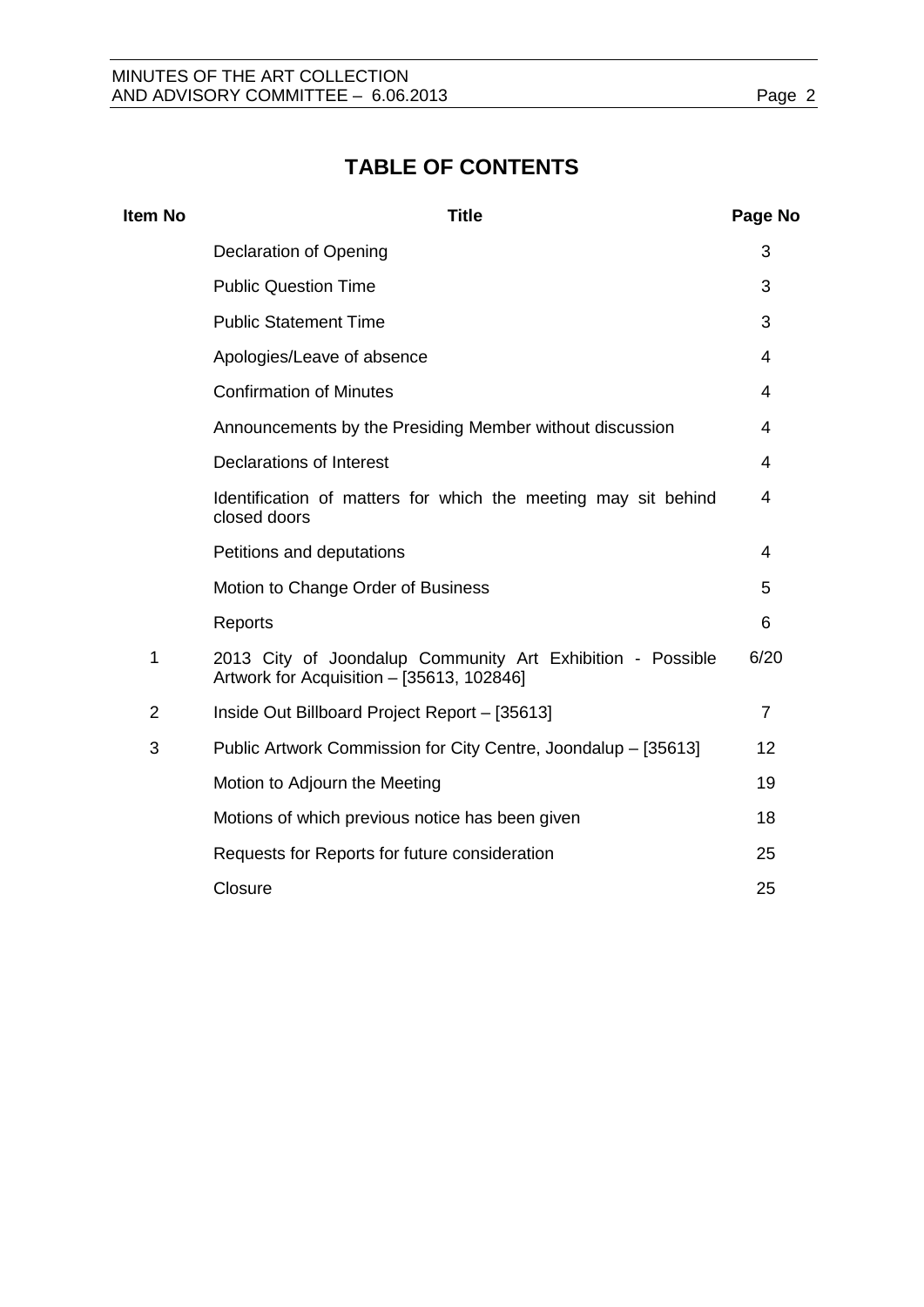# **CITY OF JOONDALUP**

### **MINUTES OF THE ART COLLECTION AND ADVISORY COMMITTEE MEETING HELD IN CONFERENCE ROOM 1, JOONDALUP CIVIC CENTRE, BOAS AVENUE, JOONDALUP ON THURSDAY, 6 JUNE 2013.**

## **ATTENDANCE**

#### **Committee Members:**

| Cr Liam Gobbert           | <b>Presiding Member</b>        |                                 |
|---------------------------|--------------------------------|---------------------------------|
| <b>Mayor Troy Pickard</b> |                                | absent from 7.03pm until 7.07pm |
| Cr John Chester           | <b>Deputy Presiding Member</b> |                                 |
| Cr Kerry Hollywood        |                                |                                 |
| Cr Mike Norman            |                                |                                 |
| Cr Sam Thomas             |                                |                                 |
|                           |                                |                                 |

#### **Officers:**

| Mr Mike Tidy                | <b>Director Corporate Services</b>    |
|-----------------------------|---------------------------------------|
| Mr Mike Smith               | Manager Leisure and Cultural Services |
| Mr Brad Sillence            | <b>Manager Governance</b>             |
| Mr Thomas De Mallet Burgess | <b>Coordinator Cultural Services</b>  |
| Mr John Byrne               | Governance Coordinator                |
| Ms Amanda Alderson          | Curator                               |
| Mrs Deborah Gouges          | <b>Governance Officer</b>             |

There were no members of the public and no member of the press in attendance.

#### <span id="page-2-0"></span>**DECLARATION OF OPENING**

The Presiding Member declared the meeting open at 6.34pm.

#### <span id="page-2-1"></span>**PUBLIC QUESTION TIME**

Nil.

# <span id="page-2-2"></span>**PUBLIC STATEMENT TIME**

<span id="page-2-3"></span>Nil.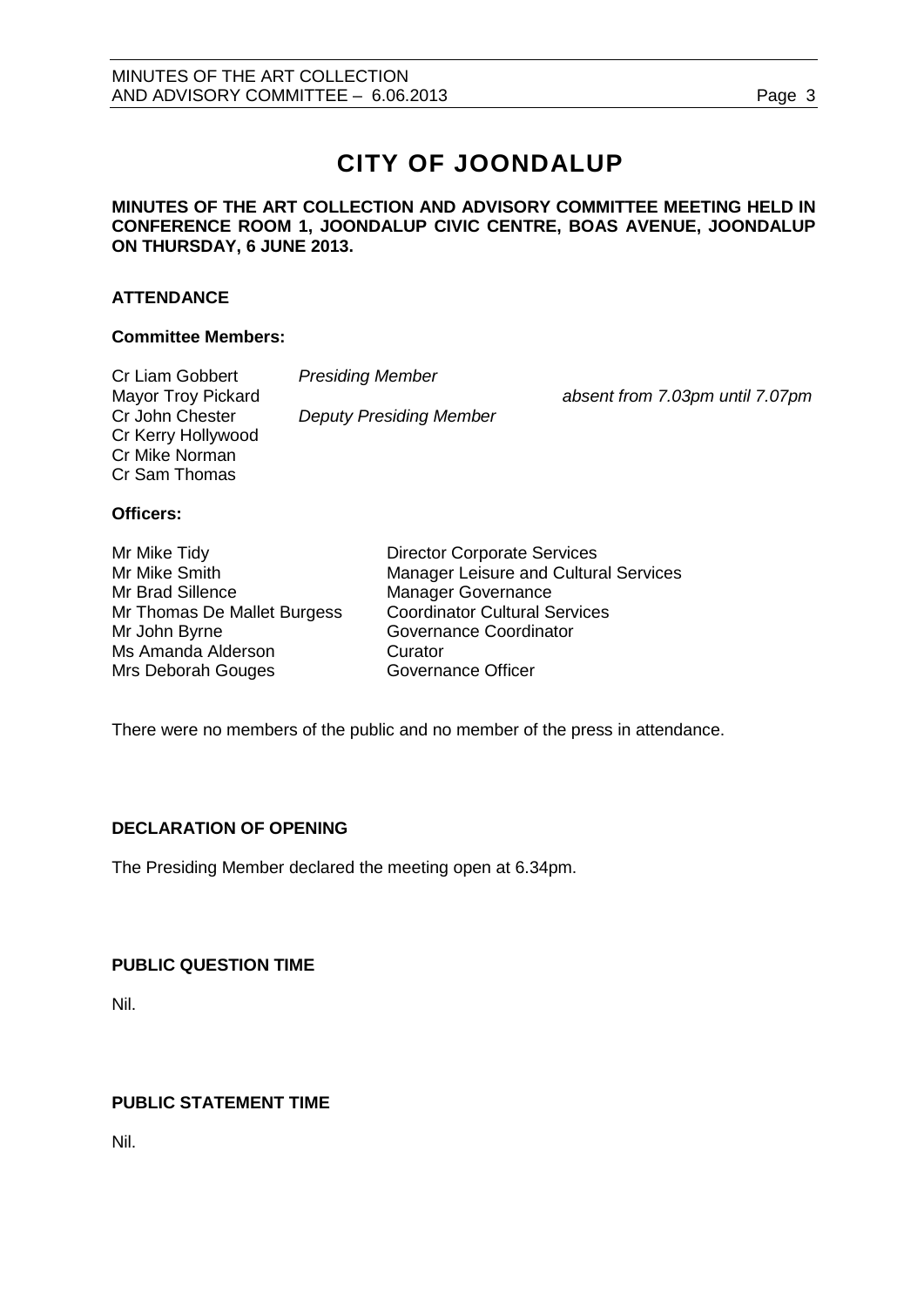#### **APOLOGIES/LEAVE OF ABSENCE**

#### **Apologies**

Cr Teresa Ritchie. Mr Garry Hunt, Chief Executive Officer.

#### <span id="page-3-0"></span>**CONFIRMATION OF MINUTES**

MINUTES OF THE ART COLLECTION AND ADVISORY COMMITTEE HELD 11 FEBRUARY 2013

**MOVED Cr Norman, SECONDED Cr Chester that the minutes of the meeting of the Art Collection and Advisory Committee held on 11 February 2013 be confirmed as a true and correct record.**

#### **The Motion was Put and CARRIED (6/0)**

**In favour of the Motion:** Cr Gobbert, Mayor Pickard, Crs Chester, Hollywood, Norman and Thomas.

# <span id="page-3-1"></span>**ANNOUNCEMENTS BY THE PRESIDING MEMBER WITHOUT DISCUSSION**

Nil.

# <span id="page-3-2"></span>**DECLARATIONS OF INTEREST**

Nil.

# <span id="page-3-3"></span>**IDENTIFICATION OF MATTERS FOR WHICH THE MEETING MAY SIT BEHIND CLOSED DOORS**

Nil.

# <span id="page-3-4"></span>**PETITIONS AND DEPUTATIONS**

Nil.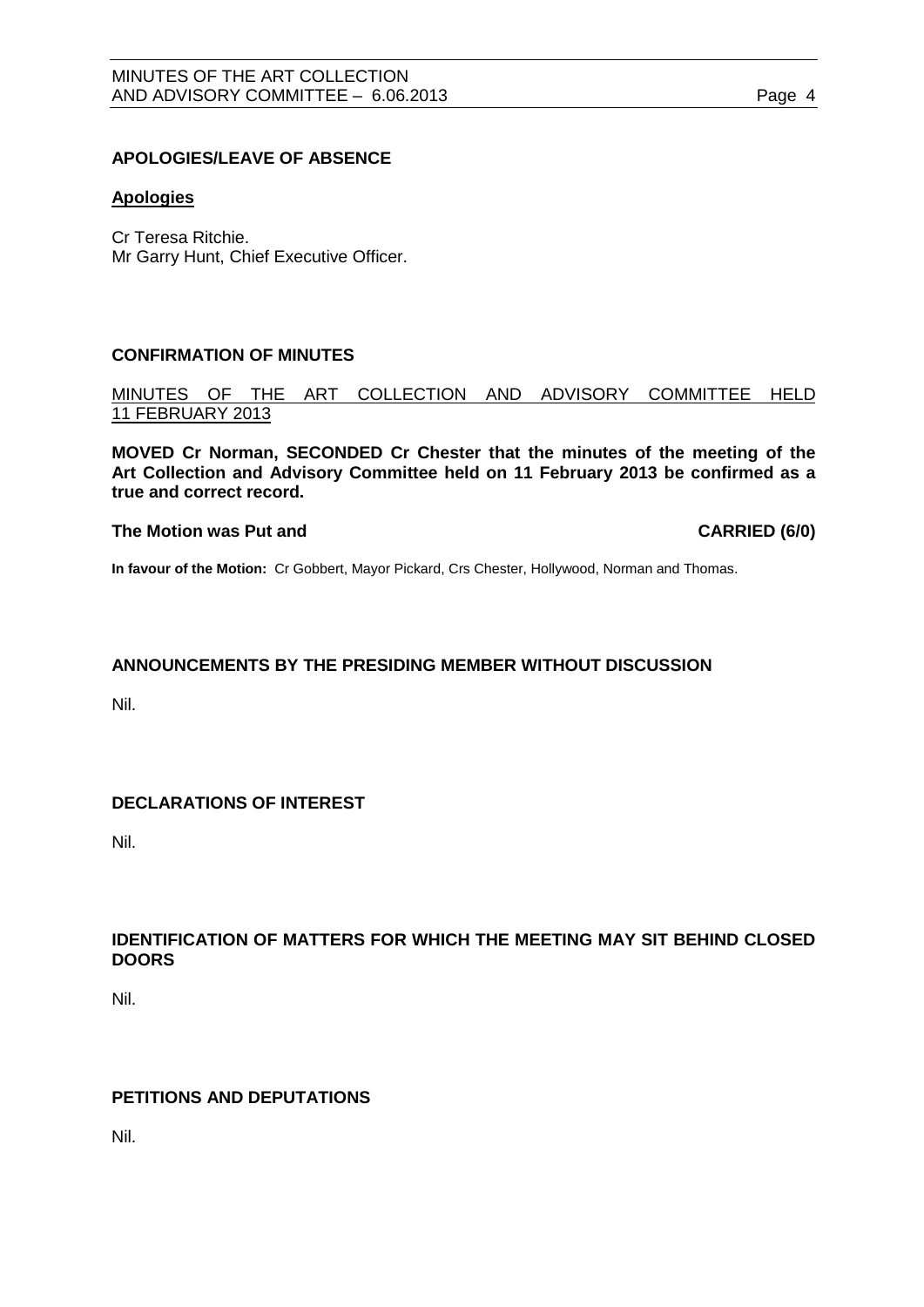# <span id="page-4-0"></span>**MOTION TO CHANGE ORDER OF BUSINESS**

#### CONSIDERATION OF CHANGE TO ORDER OF BUSINESS - [02154]

**MOVED Mayor Pickard, SECONDED Cr Norman that the Art Collection and Advisory Committee suspends clause 14(4) of the City's** *Standing Orders Local Law 2005* **– Order of Business, to allow the items of business to be considered out of sequence as they are listed on the agenda, dealing with:**

- **Item 2 - Inside Out Billboard Project Report;**
- **Item 3 - Public Artwork Commission for City Centre, Joondalup;**

**prior to considering Item 1 - 2013 City of Joondalup Community Art Exhibition - Possible Artwork For Acquisition.**

#### **The Motion was Put and CARRIED (6/0)**

**In favour of the Motion:** Cr Gobbert, Mayor Pickard, Crs Chester, Hollywood, Norman and Thomas.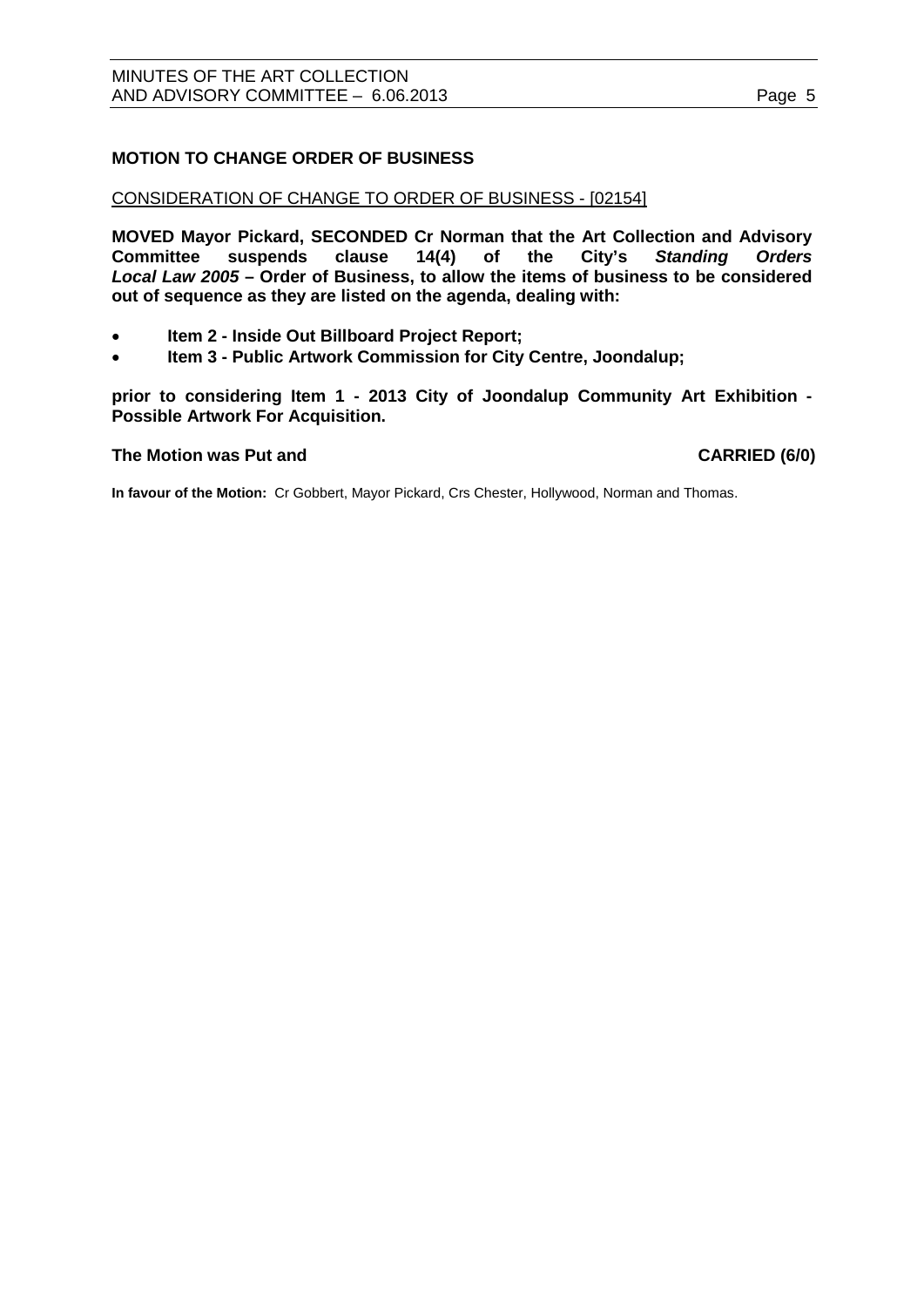# <span id="page-5-0"></span>**REPORTS**

# <span id="page-5-1"></span>**ITEM 1 2013 CITY OF JOONDALUP COMMUNITY ART EXHIBITION - POSSIBLE ARTWORK FOR ACQUISITION**

| <b>WARD</b>                           | All                                                                                                                                                                                              |
|---------------------------------------|--------------------------------------------------------------------------------------------------------------------------------------------------------------------------------------------------|
| <b>RESPONSIBLE</b><br><b>DIRECTOR</b> | Mr Mike Tidy<br><b>Corporate Services</b>                                                                                                                                                        |
| <b>FILE NUMBER</b>                    | 35613, 101515, 102846                                                                                                                                                                            |
| <b>ATTACHMENT</b>                     | Nil.                                                                                                                                                                                             |
| <b>AUTHORITY / DISCRETION</b>         | Executive - The substantial direction setting and oversight<br>role of Council, such as adopting plans and reports,<br>accepting tenders, directing operations, setting and<br>amending budgets. |

*This item was dealt with later in the meeting following Item 3 – Public Artwork Commission for City Centre, Joondalup; page [20](#page-19-0) refers.*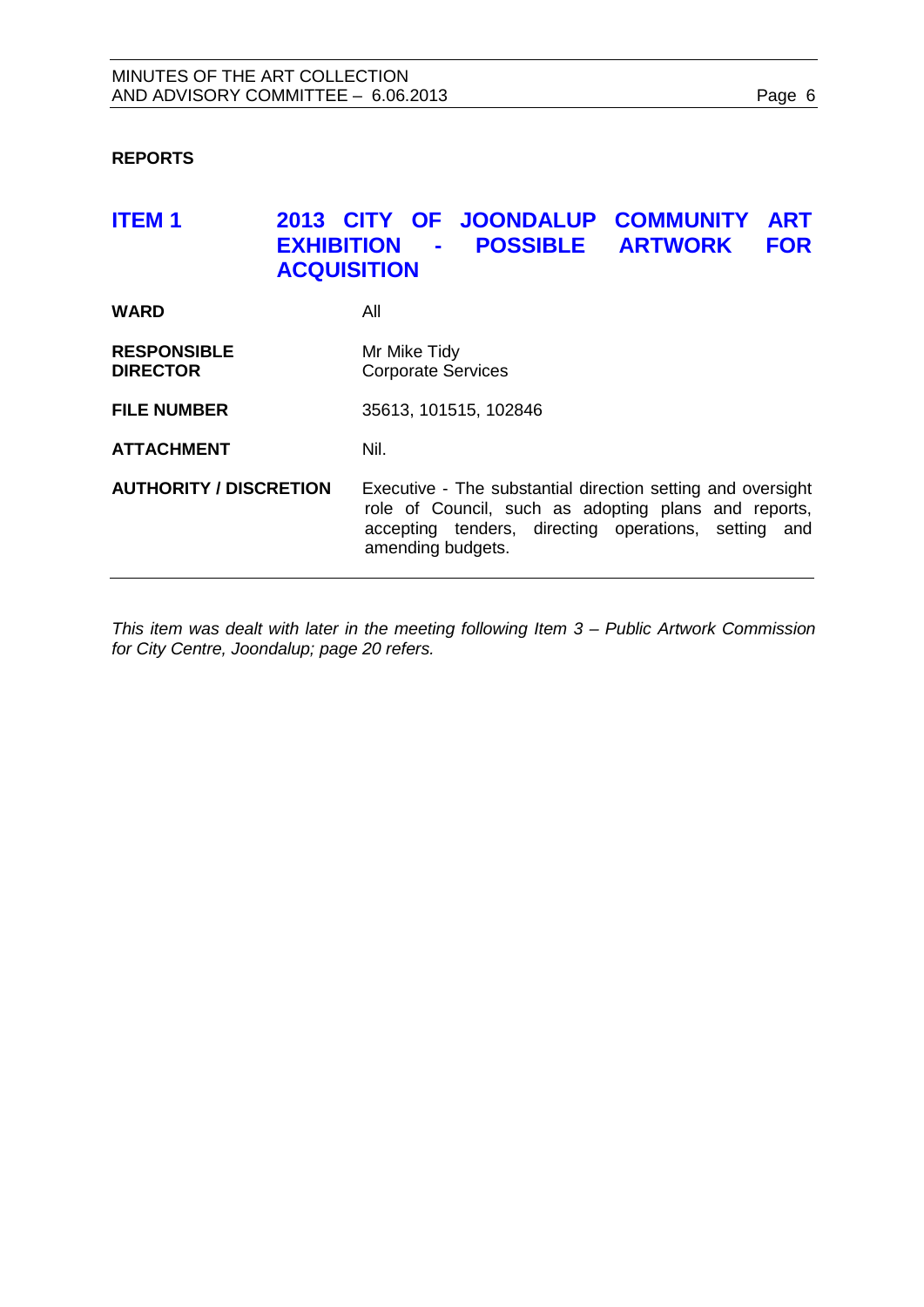# <span id="page-6-0"></span>**ITEM 2 INSIDE OUT BILLBOARD PROJECT REPORT**

| <b>WARD</b>                           | All                                                                                                                                                                                              |
|---------------------------------------|--------------------------------------------------------------------------------------------------------------------------------------------------------------------------------------------------|
| <b>RESPONSIBLE</b><br><b>DIRECTOR</b> | Mr Mike Tidy<br><b>Corporate Services</b>                                                                                                                                                        |
| <b>FILE NUMBER</b>                    | 35613, 101515                                                                                                                                                                                    |
| <b>ATTACHMENT</b>                     | Attachment 1<br>Inside Out Billboard Site Locations                                                                                                                                              |
| <b>AUTHORITY / DISCRETION</b>         | Executive - The substantial direction setting and oversight<br>role of Council, such as adopting plans and reports,<br>accepting tenders, directing operations, setting and<br>amending budgets. |

#### **PURPOSE**

For Council to be provided with information on the feasibility of the Administration Building and Central Walk as alternative sites for situating the 'Inside Out Billboard Project'.

#### **EXECUTIVE SUMMARY**

This report provides information regarding the possibility of locating the billboard at Central Walk or the City's Administration Building to supplement information previously provided on other City Centre locations.

Both locations were assessed by a Civil and Structural Design Consultant and are regarded as feasible. However, the Administration Building site would require substantial relocation of all existing telecommunications equipment to prevent disruption to mobile services. The only site at the Central Walk location deemed feasible was the roof of Paddy Malone's (U13/115 Grand Boulevard building).

#### **BACKGROUND**

At its meeting held on 11 February 2013, the Art Collection and Advisory Committee (ACAC) resolved as follows (in part):

*1 DEFERS consideration of the location of the 'Inside Out Billboard Art Project' pending further advice from the Chief Executive Officer regarding the possibility of locating the billboard at other sites including Central Walk or the City's Administration Building.*

Previously the ACAC had considered the installation of the 'Inside Out Billboard Project' at the following sites:

- Boas Avenue and Central Walk (opposite Licensing Centre).
- Corner Grand Boulevard and Reid Promenade (north west corner adjacent to Law Courts).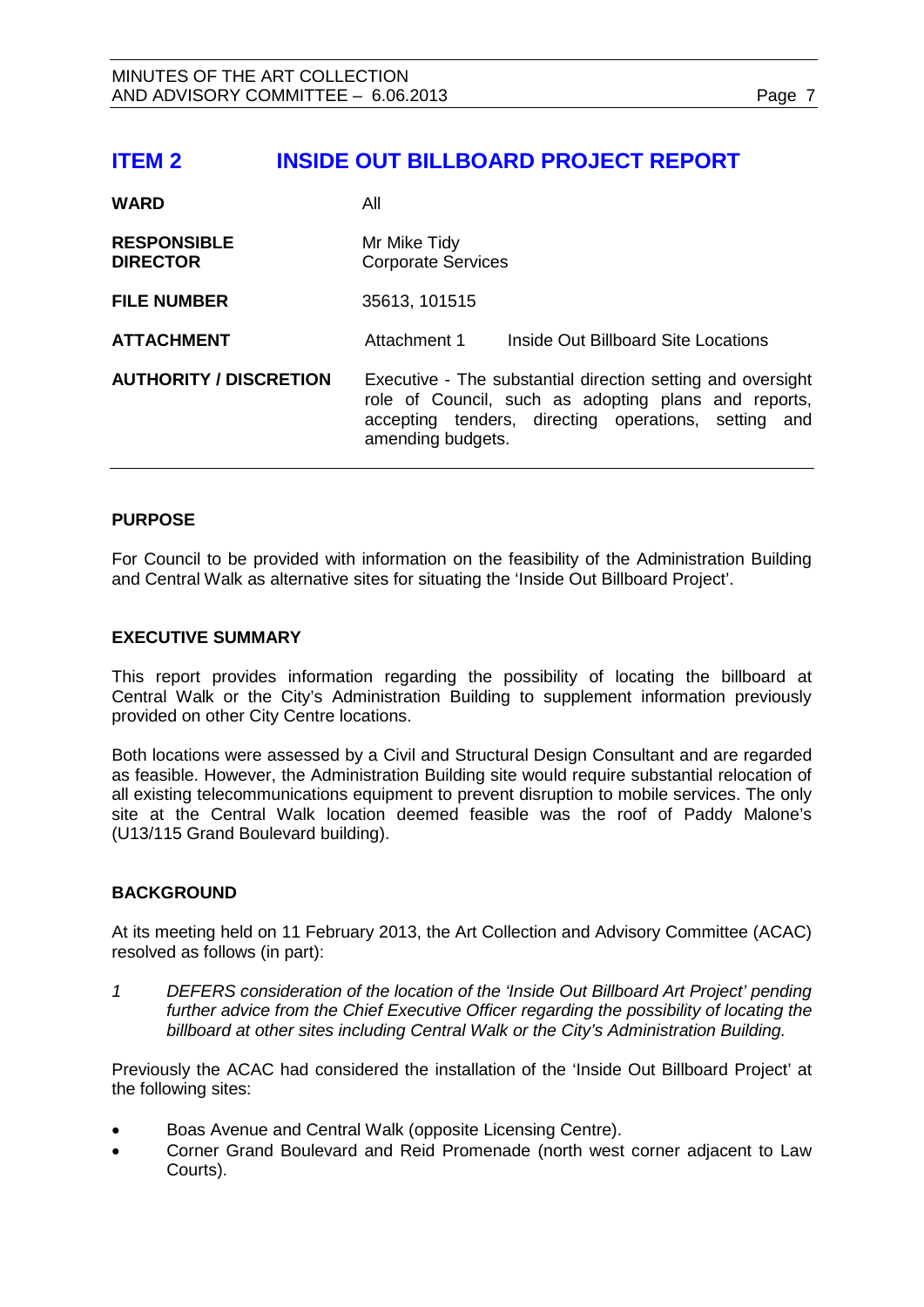- Reid Promenade (opposite Medicare).
- Joondalup Library front elevation.
- Grand Boulevard (Corner with Teakle Court).

# **DETAILS**

The proposed 'Inside Out Billboard Project' involves an initial installation of a 6 metre x 3 metre commercial billboard that will be dedicated to displaying contemporary art. It is intended as an outside gallery in the public domain and will be one-sided. The proposed structure will be a purpose built billboard to meet the specific needs of the City Centre location chosen.

#### **Issues and options considered**

#### City of Joondalup Administration Centre

In the Administration Building report from the Civil and Structural Design Consultant, it is reported that the location of the Administration Building to host the 'Inside Out Billboard Project' is feasible however it would require a relocation of antennae and services on the roof itself or to another site (such as the Library Building) as any signage activity would likely disrupt mobile services. The stated preference of the communication providers contained within the report is for good planning/placement of signage and antennae.

# Central Walk

In the Central Walk report conducted by the Civil and Structural Design Consultant, it is reported that the location of the roof atop Unit 13/115 Grand Boulevard building, Central Walk (Paddy Malone's) to host the 'Inside Out Billboard Project' is feasible in that the roof of the building is structurally adequate to support the structure and wind loads likely to be imposed on the billboard.

Verbal feedback from the consultant indicated that no other sites in the Central Walk location were viewed as suitable for this project.

This option would require an annual lease agreement with the landlord. Preliminary discussions have been held with a representative of the landlord who has indicated an openness to use of the site in this way subject to agreeing terms for the lease.

#### Other Sites

Following the resolution of the ACAC, a further review of possible sites to locate the 'Inside Out Billboard' was undertaken. Further to this review, it was determined that the previously suggested sites remained as the most suitable locations for the project.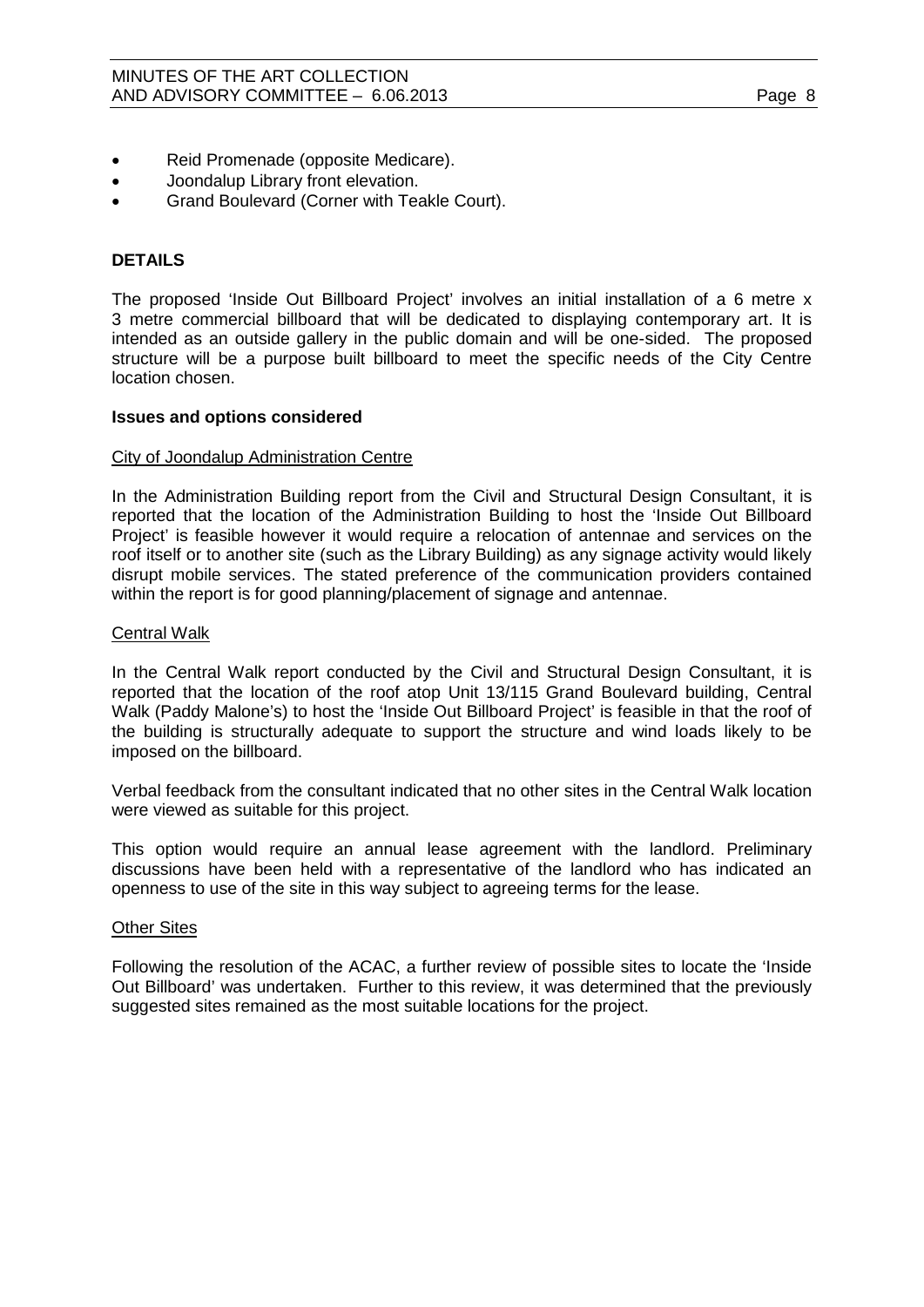### **Legislation / Strategic Community Plan / policy implications**

| Legislation | As the construction and installation of the 'Inside Out<br>Billboard' will be undertaken by the City, it would be<br>regarded as a 'public work' and no planning approval would<br>be required. Section 6 (3) of the Planning and Development<br>Act 2005 requires the responsible authority to be consulted<br>with at the time the public work is being formulated. |
|-------------|-----------------------------------------------------------------------------------------------------------------------------------------------------------------------------------------------------------------------------------------------------------------------------------------------------------------------------------------------------------------------|
|             |                                                                                                                                                                                                                                                                                                                                                                       |

The structure would be classified as a class 10b within the *Building Code of Australia* and require a building permit as required by the *Building Act 2011*. The structure may also require a Structural Engineer Certificate.

#### **Strategic Community Plan**

| Key theme                   | Community Wellbeing.                                                                            |
|-----------------------------|-------------------------------------------------------------------------------------------------|
| <b>Objective</b>            | Cultural development.                                                                           |
| <b>Strategic initiative</b> | Invest in publicly available visual art that will present a<br>culturally-enriched environment. |
| <b>Policy</b>               | The City's Art and Memorabilia Collections Policy.                                              |

#### **Risk management considerations**

All works considered would need to meet stringent public safety criteria.

#### **Financial/budget implications**

There are no funds allocated in the 2012-13 budget. If Council was to proceed with the construction and installation of the billboard, the following costs are likely:

| Initial cost of development and installation of structure<br>(including printing of first artwork and plaque)                            | \$20,000                      |
|------------------------------------------------------------------------------------------------------------------------------------------|-------------------------------|
| Artist installation:<br>Printing and installation of artwork<br>(Covered in cost of structure above)                                     | N/C                           |
| Printing of 20 limited edition A3 prints<br>Artist fee                                                                                   | \$1,500<br>\$3,000            |
| <b>TOTAL for first instalment</b>                                                                                                        | \$24,500                      |
| Each installation thereafter:<br>Change of artwork (printing and installation)<br>Printing of 20 limited edition A3 prints<br>Artist fee | \$3,000<br>\$1,500<br>\$3,000 |
| <b>TOTAL for each installation thereafter</b>                                                                                            | \$ 7,500                      |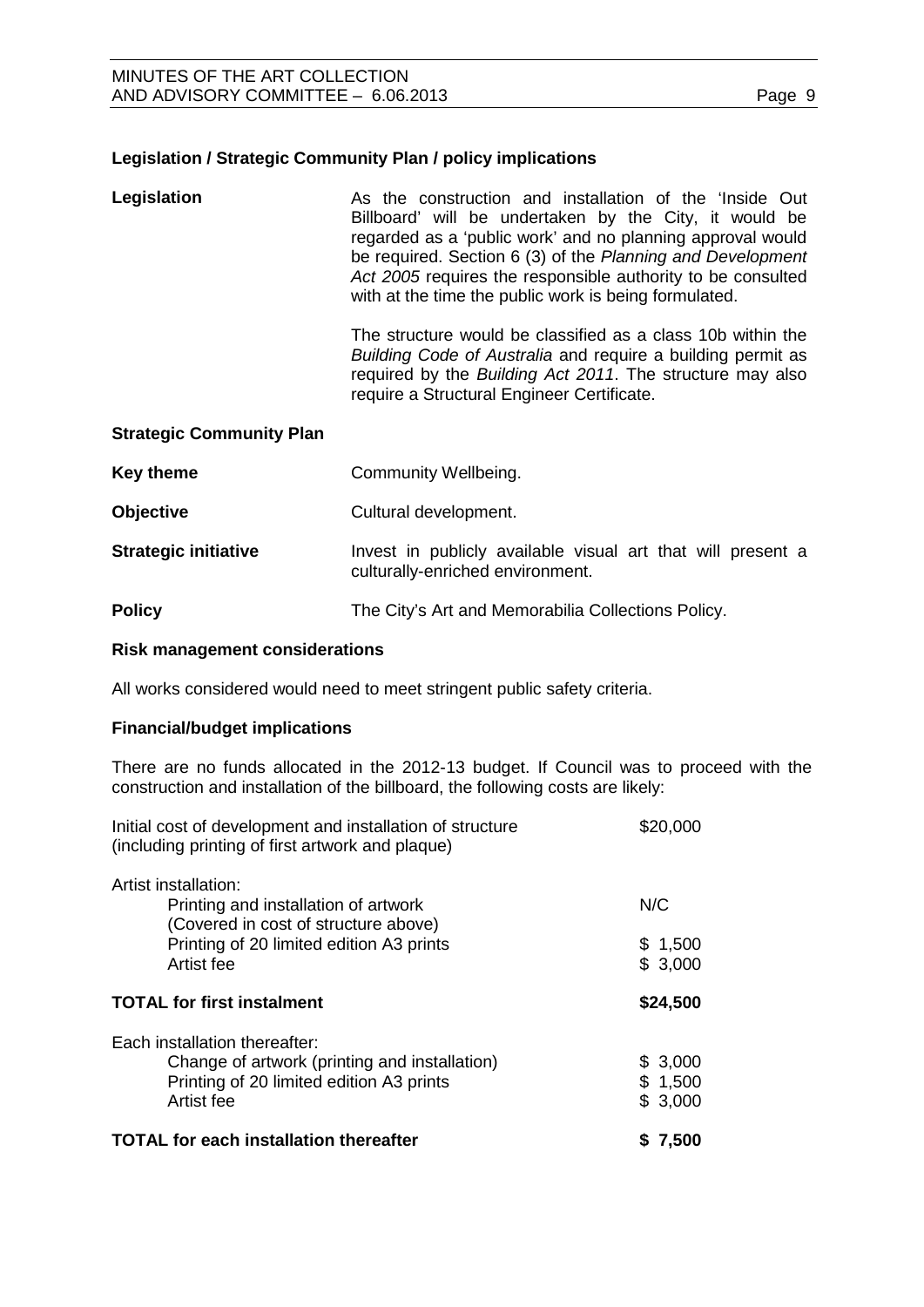#### Ongoing annual expenses – for a lifespan of five years

| <b>TOTAL expense per annum</b>                                              |                     | \$30,000 |
|-----------------------------------------------------------------------------|---------------------|----------|
| Artist fees                                                                 | $($3,000 \times 4)$ | \$12,000 |
| Printing of limited edition A3 prints                                       | $($1,500 \times 4)$ | \$6,000  |
| Change artwork: every three months<br>(Including printing and installation) | $($3,000 \times 4)$ | \$12,000 |

All figures quoted in this report are exclusive of GST, however do not include any costs to relocate existing services from the City of Joondalup Administration Centre if that is the preferred site.

#### **Regional significance**

The City's art collection, including its public art, archives and memorabilia, plays an important part in shaping and developing a sense of community.

The on-going provision of an accessible and high calibre art collection is integral to the cultural development and vibrancy of the City of Joondalup region and to best practice standards for the development of the visual arts in local government.

#### **Sustainability implications**

The installation of public artworks has positive sustainability implications. Public artworks physically enrich a locality and provide a catalyst for public discussion about current social, economic and environmental issues. Public artworks strengthen the public realm by creating points of interest, animating spaces and providing beauty, character and colour to places. A new public artwork will build upon the relevance of the City's public spaces for the local community and increase the value of the City's cultural resources.

#### **Consultation**

At the meeting of the Art Collection and Advisory Committee held on 15 October 2012 it was agreed not to undertake any community consultation on the project.

In order to determine the structural viability of the suggested sites, the City engaged with an external qualified Civil and Structural Design Consultant who produced a formal report on both sites.

#### **COMMENT**

Location of the Billboard Project at either of the proposed sites is feasible but further reports would be necessary on the costs involved. In the case of the Administration Building it will not achieve a previously discussed aim of hiding the telecommunications infrastructure.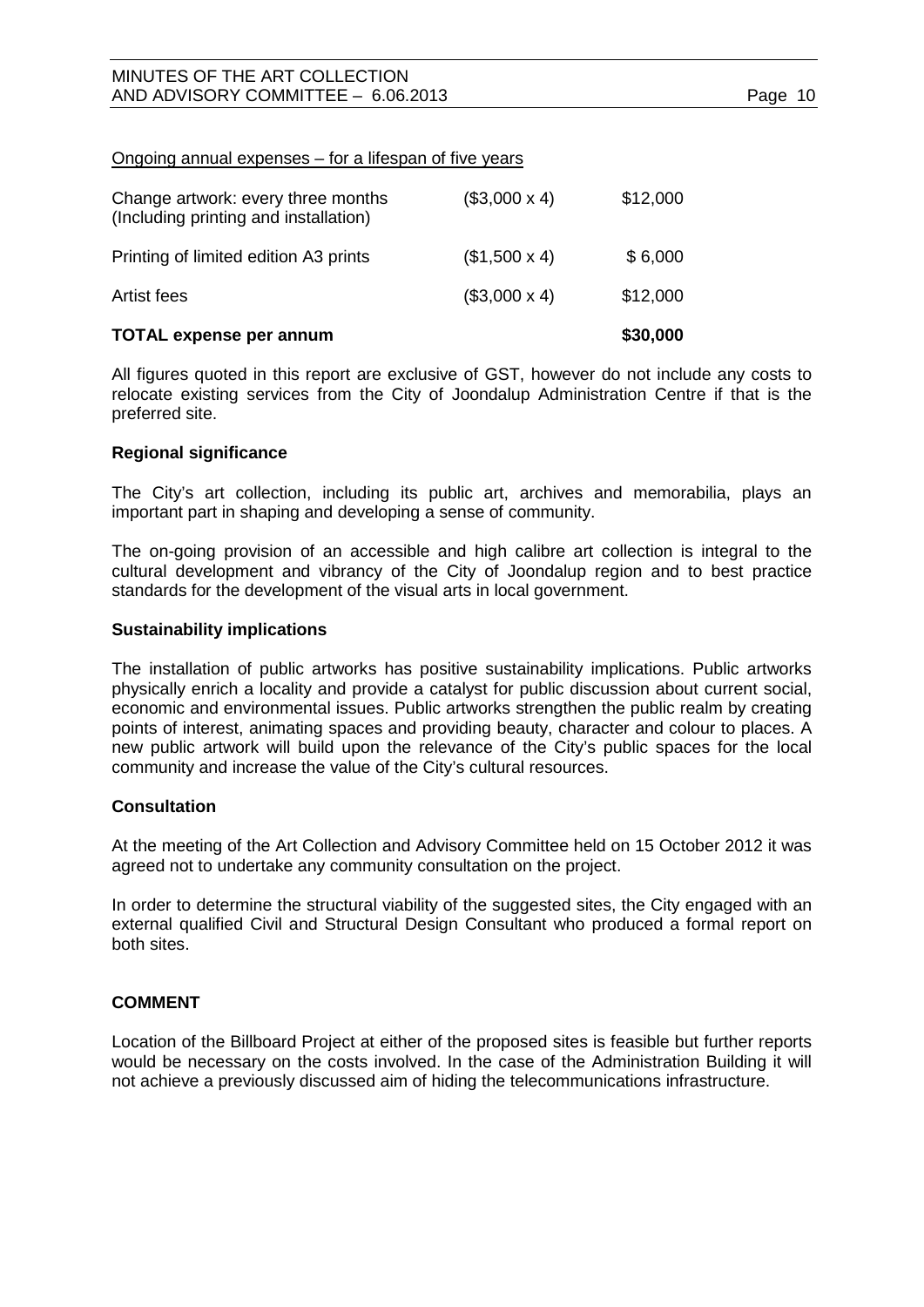## **VOTING REQUIREMENTS**

Simple Majority.

## **OFFICER'S RECOMMENDATION**

That the Art Collection and Advisory Committee gives CONSIDERATION to progressing the proposed Inside Out Billboard project, including determining the preferred location.

**MOVED Cr Norman, SECONDED Cr Hollywood that Council:**

- **1 SELECTS the Joondalup Library as its preferred site for the installation and construction of the proposed 'Inside Out Billboard Art Project';**
- **2 AGREES to list an amount of \$24,500 for consideration within the 2013-14 draft Budget and to allow for the construction of the proposed Inside Out Billboard at the site in Part 1 above;**
- **3 AGREES that the structure of the billboard be a purpose built structure to meet the specific requirements of the selected site as detailed in Part 1 above;**
- **4 AGREES that:**
	- **4.1 Every six months a new artist will be commissioned to create a new work specifically for the Inside Out Billboard;**
	- **4.2 The Chief Executive Officer, following liaison with members of the Art Collection and Advisory Committee, approves the scheduled artwork to be displayed on the 'Inside Out Billboard' every six months.**

#### **The Motion was Put and CARRIED (6/0)**

**In favour of the Motion:** Cr Gobbert, Mayor Pickard, Crs Chester, Hollywood, Norman and Thomas.

Appendix 1 refers

*To access this attachment on electronic document, click here: [Attach1artagn060613.pdf](http://www.joondalup.wa.gov.au/files/committees/ACAC/2013/Attach1artagn060613.pdf)*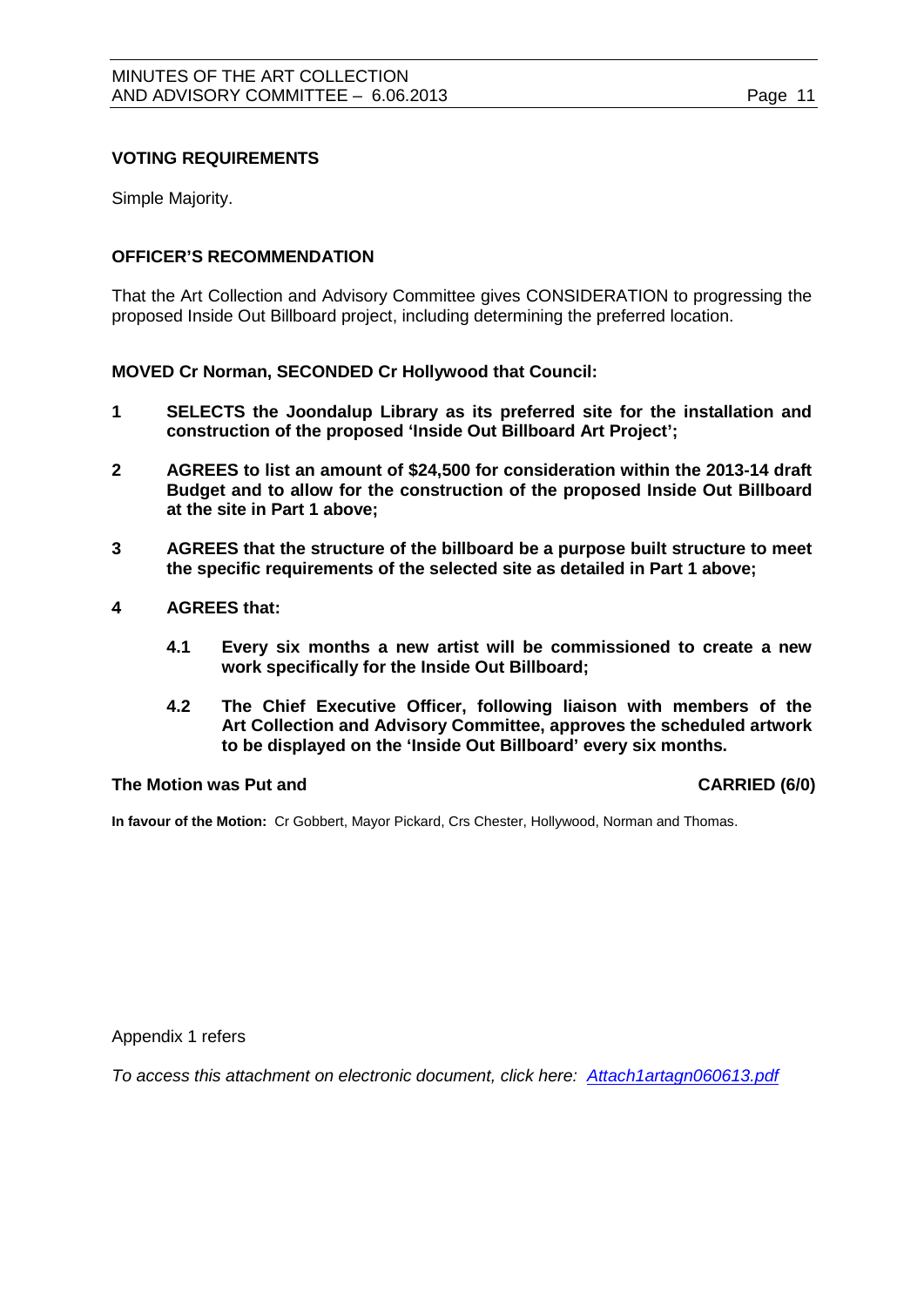<span id="page-11-0"></span>

| <b>ITEM3</b>                          | PUBLIC ARTWORK COMMISSION<br><b>CENTRE, JOONDALUP</b>                                                                                                                                            |  | <b>FOR</b> | <b>CITY</b> |
|---------------------------------------|--------------------------------------------------------------------------------------------------------------------------------------------------------------------------------------------------|--|------------|-------------|
| <b>WARD</b>                           | All                                                                                                                                                                                              |  |            |             |
| <b>RESPONSIBLE</b><br><b>DIRECTOR</b> | Mr Mike Tidy<br><b>Corporate Services</b>                                                                                                                                                        |  |            |             |
| <b>FILE NUMBER</b>                    | 35613, 101515                                                                                                                                                                                    |  |            |             |
| <b>ATTACHMENT</b>                     | Nil.                                                                                                                                                                                             |  |            |             |
| <b>AUTHORITY / DISCRETION</b>         | Executive - The substantial direction setting and oversight<br>role of Council, such as adopting plans and reports,<br>accepting tenders, directing operations, setting and<br>amending budgets. |  |            |             |

#### **PURPOSE**

For Council to consider the commissioning of a public artwork for a City Centre location in Joondalup, the preferred location being the intersection of Central Walk for the purposes of a water feature sculpture.

#### **EXECUTIVE SUMMARY**

This report presents further details regarding the preferred location for a public artwork being the intersection of Central Walk for the purpose of a water feature sculpture.

A series of site inspections were conducted to establish the feasibility of the site for the purpose of a water feature sculpture and the cost of remedial works necessary to prepare the site for installation of a water feature sculpture.

The proposed site is feasible although a water main extension and an electrical extension would be necessary at a total cost of \$32,500.

The total budget for the commission is \$100,000 (from which \$96,790 remains after costs incurred to date) with a further \$50,000 currently proposed for the 2013-14 budget. Assuming approval of the proposed budget then this would leave \$114,290 for the commission itself to include the cost of materials, labour and installation.

Given the complexities of the site, the infrastructure demands of the artwork medium and the need to locate artists working in this medium, a new timetable has been prepared. On the current timetable the project will be completed in May 2015.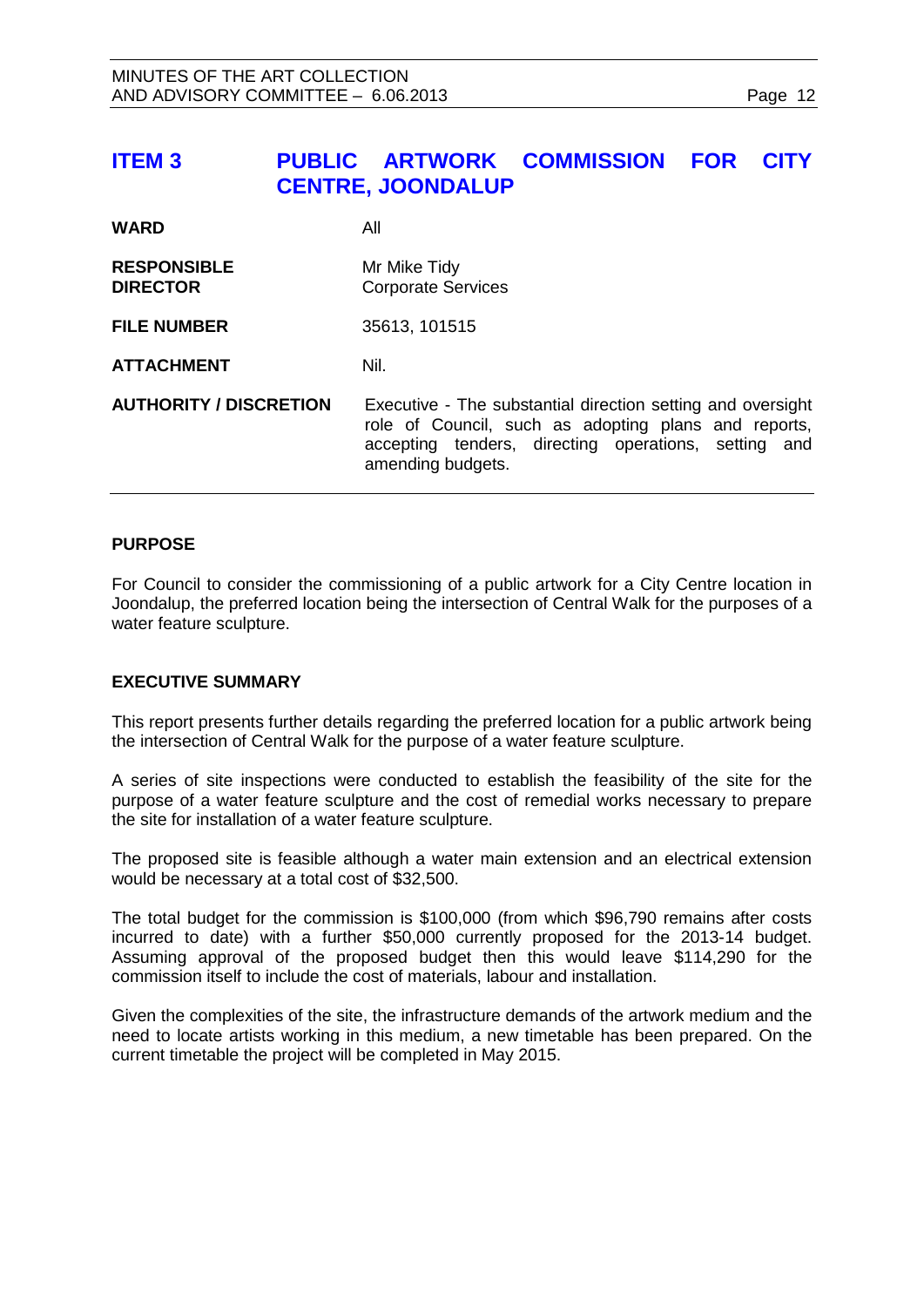# **BACKGROUND**

At its meeting held on 20 November 2012, Council resolved in part:

*That Council:* 

- 1 *AGREES that the total funds available for the public artwork project being \$50,000 carried forward from 2011/12 financial year and \$50,000 allocated as part of the 2012/13 financial year be combined for a single \$100,000 project; and*
- 2 *REQUESTS a further report be presented to the Art Collection and Advisory Committee investigating the preferred location being the intersection of Central Walk for the purposes of a water feature sculpture and present further alternative options to the committee if a sculpture at this location is an unviable option.*

The City of Joondalup's current Public Art Collection includes 35 works of public art including mosaics, murals, sculptures, street bollards, architectural details and street furniture. The majority of works are located in and around the Joondalup City Centre although it should be noted that the three previous public artworks have been installed outside Joondalup City Centre.

\$100,000 has been budgeted for a new public artwork in the 2012-13 financial year, with a further \$50,000 proposed for the 2013-14 budget.

#### **DETAILS**

#### **Issues and options considered:**

Council has nominated the intersection of Central Walk as the preferred location for the purposes of a water feature sculpture and has requested further alternative options to the committee if a sculpture at this location is an unviable option.

The site is situated on Crown land. Initial discussions with the Department of Regional Development and Lands (DRDL) has indicated that the DRDL will assess, and if appropriate, sign-off on Development Applications and Building Permits to allow for planning and construction to be undertaken on Crown land. DRDL has indicated that it does not need to be involved in the design stage of these type of projects however.

Following examination of the site, the proposed site is feasible although a water main extension and an electrical extension would be necessary at a total cost of \$32,500.

A timeline for the public art project has been developed and is outlined in detail below.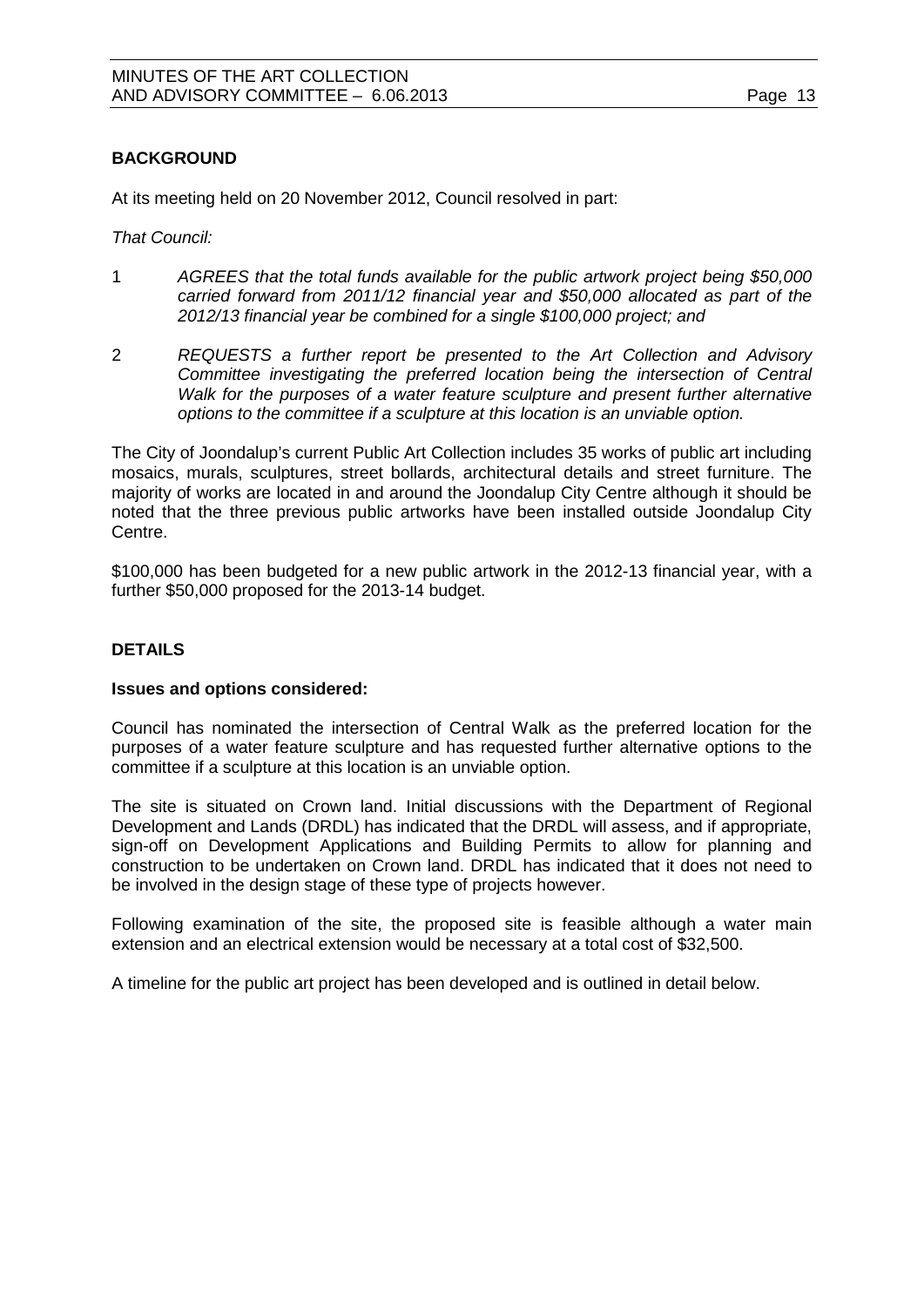#### MINUTES OF THE ART COLLECTION AND ADVISORY COMMITTEE - 6.06.2013

# **Proposed site**



The proposed site is at the intersection of Central Walk.

The particular infrastructural needs of a water feature are as follows:



1 Water Work Extension

A water extension will be required from Reid Promenade to the Central Walk intersection, which is a distance of 70 metres. It is estimated that an all-in cost for a water main extension is \$300 per metre at a total cost of \$21,000. This work would be undertaken by an external contractor.

A water meter would need to be installed at a cost of \$3,000.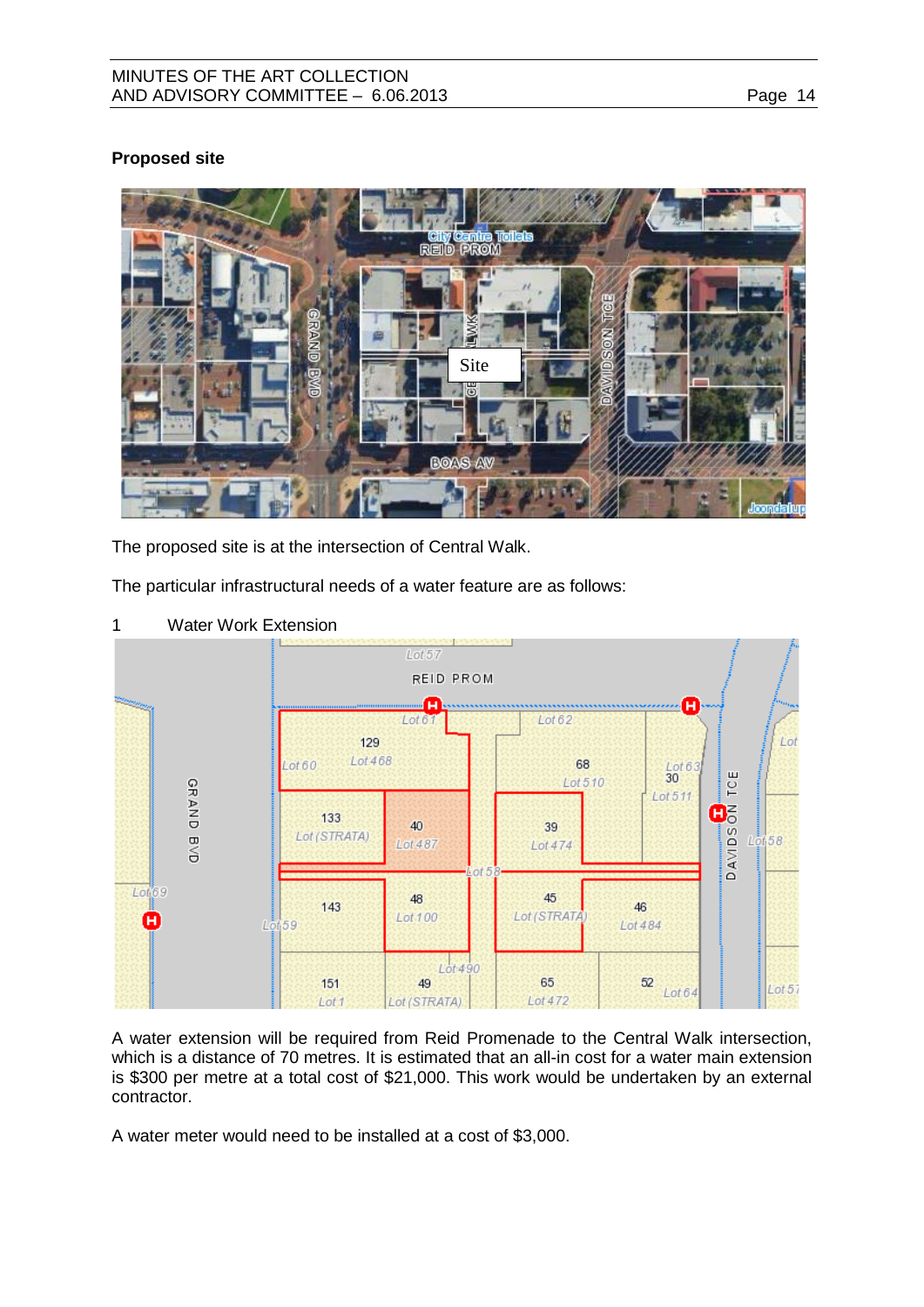## MINUTES OF THE ART COLLECTION AND ADVISORY COMMITTEE - 6.06.2013



The City is about to undertake some works in Central Walk which requires the extension of power to service these works. The extent of the power requirement for the proposed feature is not known at this stage and therefore whether or not it might be able to draw power from this upgrade. If not, an electrical extension will be required from Boas Avenue which is a distance of approximately 70 metres and would cost in the vicinity of \$5,500 to include vacuum trenching, paving removal & reinstatement. This work would be undertaken by an external contractor.

An electric meter would need to be installed at a cost of \$3,000.

Total costs for all anticipated site preparation works is \$32,500.

# **Legislation / Strategic Community Plan / policy implications**

| Legislation | As the construction and installation of the public art will be |
|-------------|----------------------------------------------------------------|
|             | undertaken by the City, it would be regarded as a 'public      |
|             | work' and no planning approval would be required.              |
|             | Section 6(3) of the Planning and Development Act 2005          |
|             | requires the responsible authority to be consulted with at     |
|             | the time the public work is being formulated.                  |

The structure would be classified as a class 10b within the *Building Code of Australia* and would require a building permit as required by the *Building Act 2011*. The structure may also require a Structural Engineer Certificate.

| Key theme        | Community Wellbeing.  |  |
|------------------|-----------------------|--|
| <b>Objective</b> | Cultural development. |  |

**Strategic Community Plan**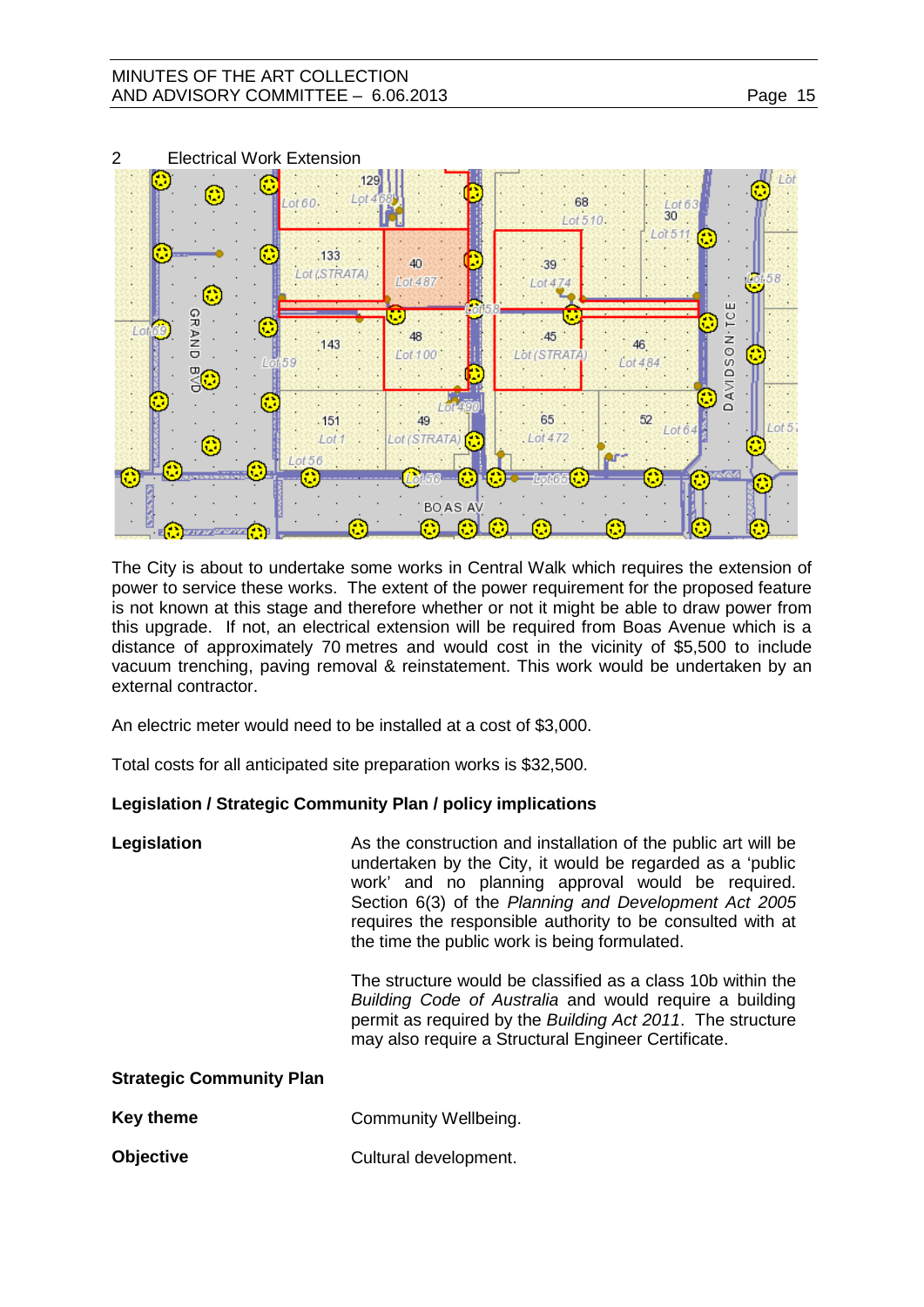| <b>Strategic initiative</b> | $\bullet$ |  | Invest in publicly accessible visual art that will |  |  |
|-----------------------------|-----------|--|----------------------------------------------------|--|--|
|                             |           |  | present a culturally-enriched environment.         |  |  |
|                             |           |  | Promote local opportunities for arts development.  |  |  |

**Policy The City's Art and Memorabilia Collections Policy.** 

#### **Risk management considerations**

All works considered would need to meet stringent public safety criteria.

#### **Financial/budget implications**

The 2011-12 budget allowed an amount of \$50,000 to commission public art. This amount remained unspent and was carried forward to 2012-13. Total funds of \$100,000 have now been carried forward to the 2013-14 budget.

The total budget for the commission is \$100,000 (from which \$96,790 remains after costs incurred to date) with a further \$50,000 currently proposed for the 2013-14 budget. Assuming approval of the proposed budget and a total cost for all water and electrical work of \$32,500 (not including operational and maintenance costs), \$114,290 would remain for the commission itself to include the cost of materials, labour and installation.

#### **Regional significance**

The City's Art Collection, including its public art, archives and memorabilia, plays an important part in shaping and developing a sense of community.

The ongoing provision of an accessible and high calibre art collection is integral to the cultural development and vibrancy of the City of Joondalup region and to best practice standards for the development of the visual arts in local government.

#### **Sustainability implications**

#### Estimated Timeline

Given the complexities of the site, the infrastructure demands of the artwork medium and the need to locate artists working in this medium, a new timetable has been prepared. On the current timetable the project will be completed in May 2015.

| <b>Action</b> |                                                 | <b>Result</b>                                                                                                                                                                 | <b>Estimated timeline</b>   |  |
|---------------|-------------------------------------------------|-------------------------------------------------------------------------------------------------------------------------------------------------------------------------------|-----------------------------|--|
|               | Site report                                     | Full site inspection and report to<br>determine possible site restrictions<br>for artist brief.                                                                               | 3 months<br><b>COMPLETE</b> |  |
| 2             | <b>EOI Call-Out</b>                             | Open and national expression of<br>interest call-out to gather broad<br>scope of interested and available   4 months<br>artists working with the requested<br>medium (water). |                             |  |
| 3             | Artist short-listing                            | Suitable artists are short-listed.                                                                                                                                            | 1 month                     |  |
| 4             | <b>Short-listed artists</b><br>present proposal | Artists submit brief proposal.                                                                                                                                                | 3 months                    |  |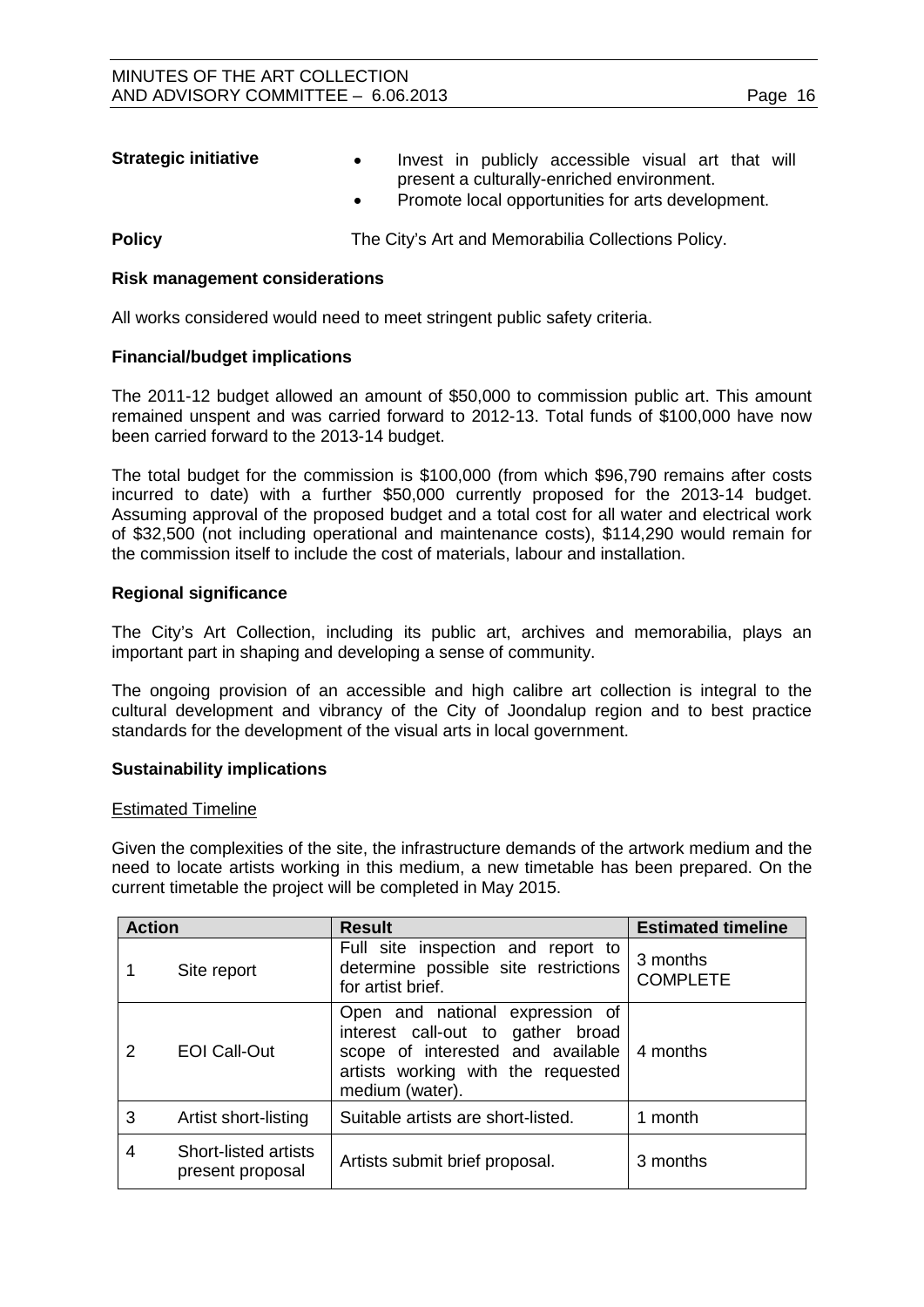# MINUTES OF THE ART COLLECTION AND ADVISORY COMMITTEE  $-6.06.2013$

| ane |  |  |
|-----|--|--|
|     |  |  |

| <b>Action</b> |                         | <b>Result</b>                                                                                                                      | <b>Estimated timeline</b> |  |
|---------------|-------------------------|------------------------------------------------------------------------------------------------------------------------------------|---------------------------|--|
| 5             | Selection of artist     | Final selection of artist by Art<br>Collection and Advisory Committee.                                                             | 2 months                  |  |
| 6             | Design concept<br>stage | Selected short-listed artist presents<br>detailed concept plans.                                                                   | 2 months                  |  |
| 7             | <b>ACAC</b> feedback    | Submission of report and ACAC<br>feedback on detailed concept plans<br>and selection of artist.                                    | 2 months                  |  |
| 8             | Commission stage        | Contract finalised.                                                                                                                | 1 month                   |  |
| 9             | Design approved         | Final design presented for approval<br>by CEO/Council.<br>Consultation with<br>Department<br>of<br>Regional Development and Lands. | 3 months                  |  |
| 10            | Artwork fabrication     | Artwork is created.                                                                                                                | 9 months                  |  |
| 11            | Artwork installation    | Artwork is installed on site.                                                                                                      | 2 months                  |  |
|               |                         | TOTAL:                                                                                                                             | 32 months                 |  |

# **COMMENT**

The preferred location being the intersection of Central Walk for the purposes of a water feature sculpture is a feasible proposition and it is considered that a public art commission will add meaning to and build a stronger sense of place, identity and uniqueness to the City Centre and community.

# **VOTING REQUIREMENTS**

Simple Majority.

*Mayor Pickard left the Room, the time being 7.03pm and returned at 7.07pm.*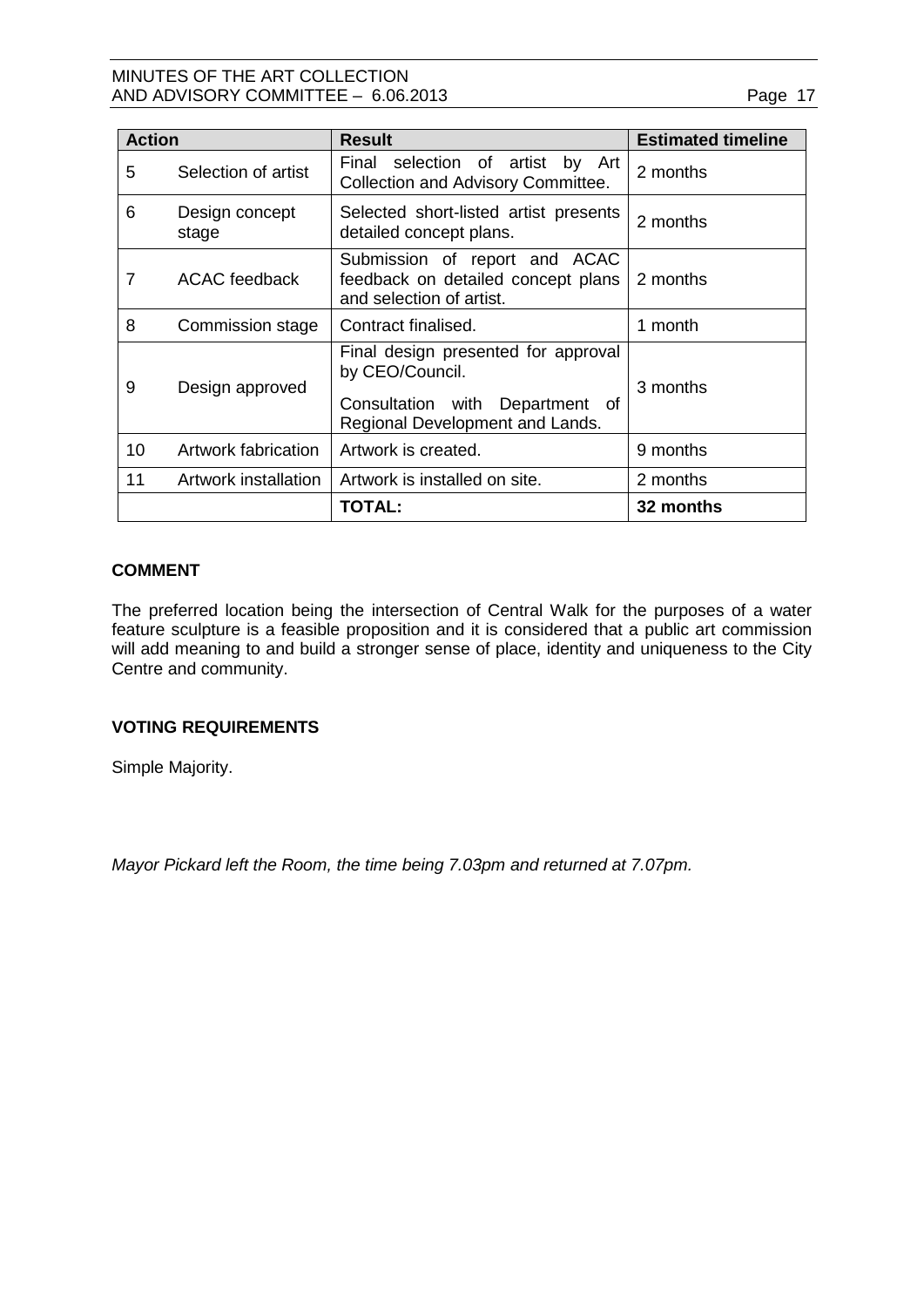**MOVED Mayor Pickard, SECONDED Cr Hollywood that Council:**

- **1 NOTES that the intersection of Central Walk is crown land controlled by the Department of Regional Development and Lands and any development will be subject to their approval of an appropriate development application and building permit;**
- **2 SUPPORTS the installation of a water feature sculpture at the intersection of Central Walk as detailed in the Report subject to confirmation by relevant emergency services that they do not object to the proposed development;**
- **3 REQUESTS the Chief Executive Officer to call expressions of interest from suitable artists for the design, construction and installation of a water feature sculpture at the preferred location.**

#### <span id="page-17-0"></span>**The Motion was Put and CARRIED (5/1)**

**In favour of the Motion:** Cr Gobbert, Mayor Pickard, Crs Chester, Hollywood and Thomas. **Against the Motion:** Cr Norman.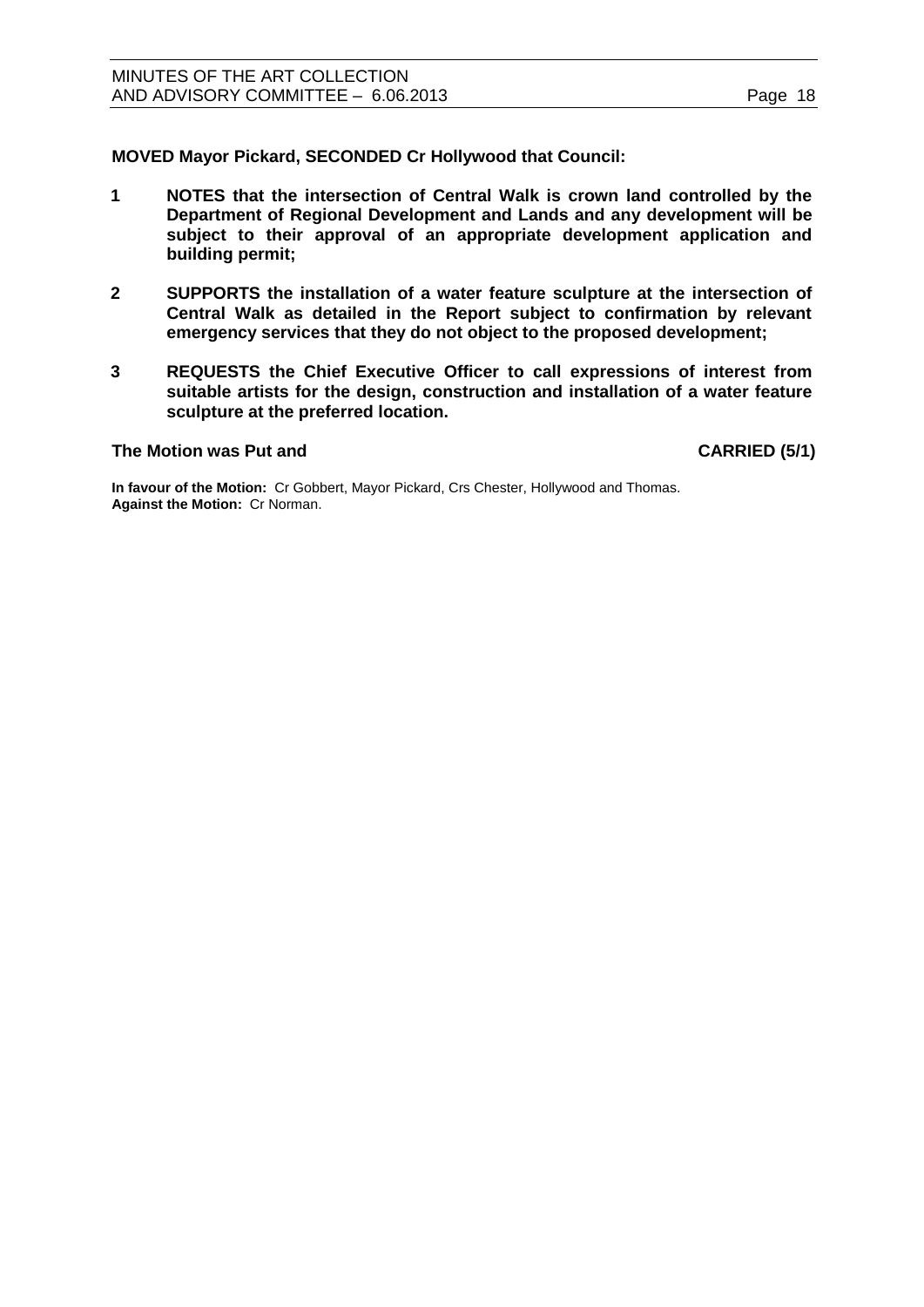#### <span id="page-18-0"></span>**MOTION TO ADJOURN THE MEETING**

#### CONSIDERATION TO ADJOURN THE MEETING - [02154]

**MOVED Cr Gobbert, SECONDED Cr Norman that the meeting be ADJOURNED to Lakeside Shopping City and until such time that an inspection of the City of Joondalup Community Art Exhibition at Lakeside Shopping City can be completed.** 

#### **The Motion was Put and CARRIED (6/0)**

**In favour of the Motion:** Cr Gobbert, Mayor Pickard, Crs Chester, Hollywood, Norman and Thomas.

*With the endorsement of the Committee, the meeting ADJOURNED at 7.20pm with the following members present:*

> *Cr Liam Gobbert Mayor Troy Pickard Cr John Chester Cr Kerry Hollywood Cr Mike Norman Cr Sam Thomas*

*Following the inspection of the City of Joondalup Community Art Exhibition at Lakeside Shopping City the meeting RESUMED at Lakeside Shopping City at 7.44pm; the following Committee Members being present at that time:*

> *Cr Liam Gobbert Mayor Troy Pickard Cr John Chester Cr Kerry Hollywood Cr Mike Norman Cr Sam Thomas*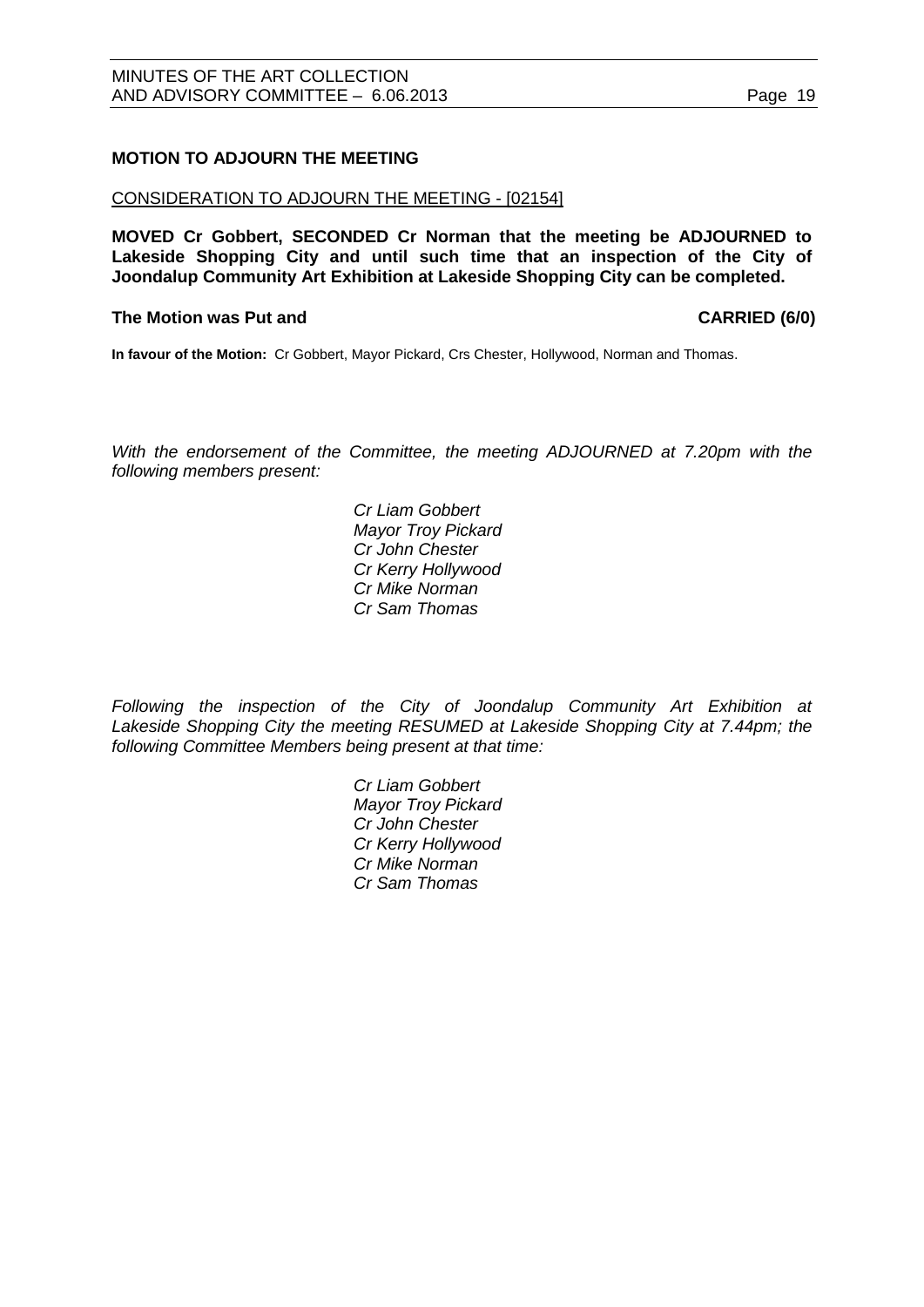<span id="page-19-0"></span>

| <b>ITEM1</b>                          | 2013 CITY OF JOONDALUP<br><b>COMMUNITY</b><br><b>ART</b><br><b>POSSIBLE ARTWORK</b><br><b>FOR</b><br><b>EXHIBITION</b><br>$\blacksquare$<br><b>ACQUISITION</b>              |
|---------------------------------------|-----------------------------------------------------------------------------------------------------------------------------------------------------------------------------|
| <b>WARD</b>                           | All                                                                                                                                                                         |
| <b>RESPONSIBLE</b><br><b>DIRECTOR</b> | Mr Mike Tidy<br><b>Corporate Services</b>                                                                                                                                   |
| <b>FILE NUMBER</b>                    | 35613, 101515, 102846                                                                                                                                                       |
| <b>ATTACHMENT</b>                     | Nil.                                                                                                                                                                        |
| <b>AUTHORITY / DISCRETION</b>         | Executive - The substantial direction setting and oversight<br>role of Council, such as adopting plans and reports,<br>accepting tenders, directing operations, setting and |

#### **PURPOSE**

For the Art Collection and Advisory Committee (ACAC) to consider the possible acquisitions of artworks following the City's 2013 Community Art Exhibition (CAE).

amending budgets.

#### **EXECUTIVE SUMMARY**

The 2013 annual Community Art Exhibition will be hosted by the City of Joondalup within the "Great Space" of Lakeside Joondalup Shopping City.

The CAE is a non-acquisitive exhibition that is open to residents of the City of Joondalup, and those non-residents who are members of local visual arts associations. The CAE is not restricted to any medium nor theme; however the 2013 CAE includes revised conditions limiting the size (50 centimetres x 50 centimetres) and value (maximum of \$1,000) of each artwork. Artists may enter as many pieces as they desire after paying a minimal entry fee.

The CAE contains a number of award categories, with winners determined by an independent judging panel consisting of industry experts.

Traditionally the City does not acquire many pieces of art from the CAE, however if there are suitable pieces that would add to the City's art collection a recommendation will be made for possible purchase.

#### **BACKGROUND**

The City of Joondalup Community Art Exhibition is an annual exhibition open to all Joondalup residents and members of local visual arts associations. It offers non-acquisitive awards in a variety of categories, such as the Most Outstanding Artwork Award, five media-specific categories and a variety of themed awards with specific criteria.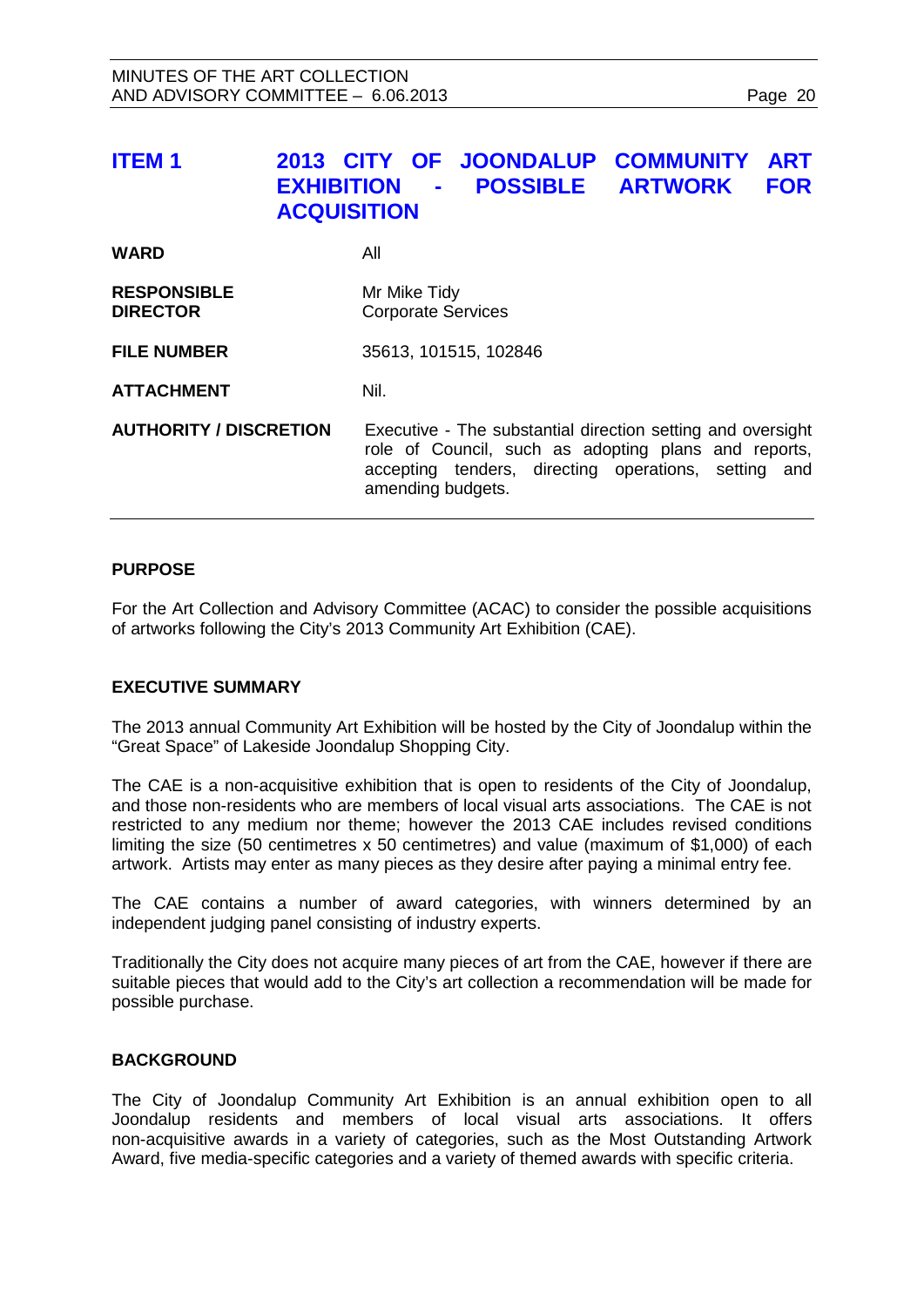The CAE is not restricted to any medium and is a key focus of the visual arts calendar at the City. The visual arts form an important part of the cultural and economic development of the Joondalup region.

For a small entry fee, local artists have the opportunity to gain exposure for their art practice and participate in an annual community exhibition. The exhibition has an ongoing partnership with the Joondalup Community Art Association (JCAA).

# **DETAILS**

The 2013 CAE is held in the 'Great Space' within the Lakeside Joondalup Shopping City as it has since its inception. The CAE does not have a theme, which allows all artists ample freedom to explore ideas and concerns of primary interest within their ongoing practice.

As part of the 2013 CAE, the following additional conditions were placed on entries:

- Two dimensional artwork to a size of 50 x 50 centimetres (including frame).
- Three dimensional artwork to a size of 50 centimetres high x 50 centimetres wide x 50 centimetres deep.
- The maximum price of artworks to \$1,000.

The award categories for the 2013 CAE are listed below:

- Most Outstanding Work \$1,500.
- Media categories (5 x \$1,000) \$5,000.
- Celebrating Joondalup Award \$500.
- Popular Choice Award \$500.
- Artist in Focus Award \$500 and exhibition.
- Student Award \$250.

In the event that there are many works worthy of merit, in addition to the above mentioned prizes the independent judging panel may award up to three discretionary Judges' Commendation Awards. These awards take the form of a certificate and do not include a cash prize.

The panel shortlists up to five works for consideration in each award and the winners are then chosen by consensus discussion. In the event a consensus cannot be reached, the artworks may be judged according to a scoring matrix.

The judging panel is required to provide a brief written statement about each of the award winning artworks and why they were chosen. These statements may be quoted when announcing the winners on the opening night and for media and promotional purposes.

# **Project benefits**

The CAE provides the following benefits:

- An environment that is supportive of the visual arts within a local context.
- The opportunity for the City to engage with community members in a positive way and enhance public perception of the organisation.
- A contribution to the local economy by attracting non-residents to the area.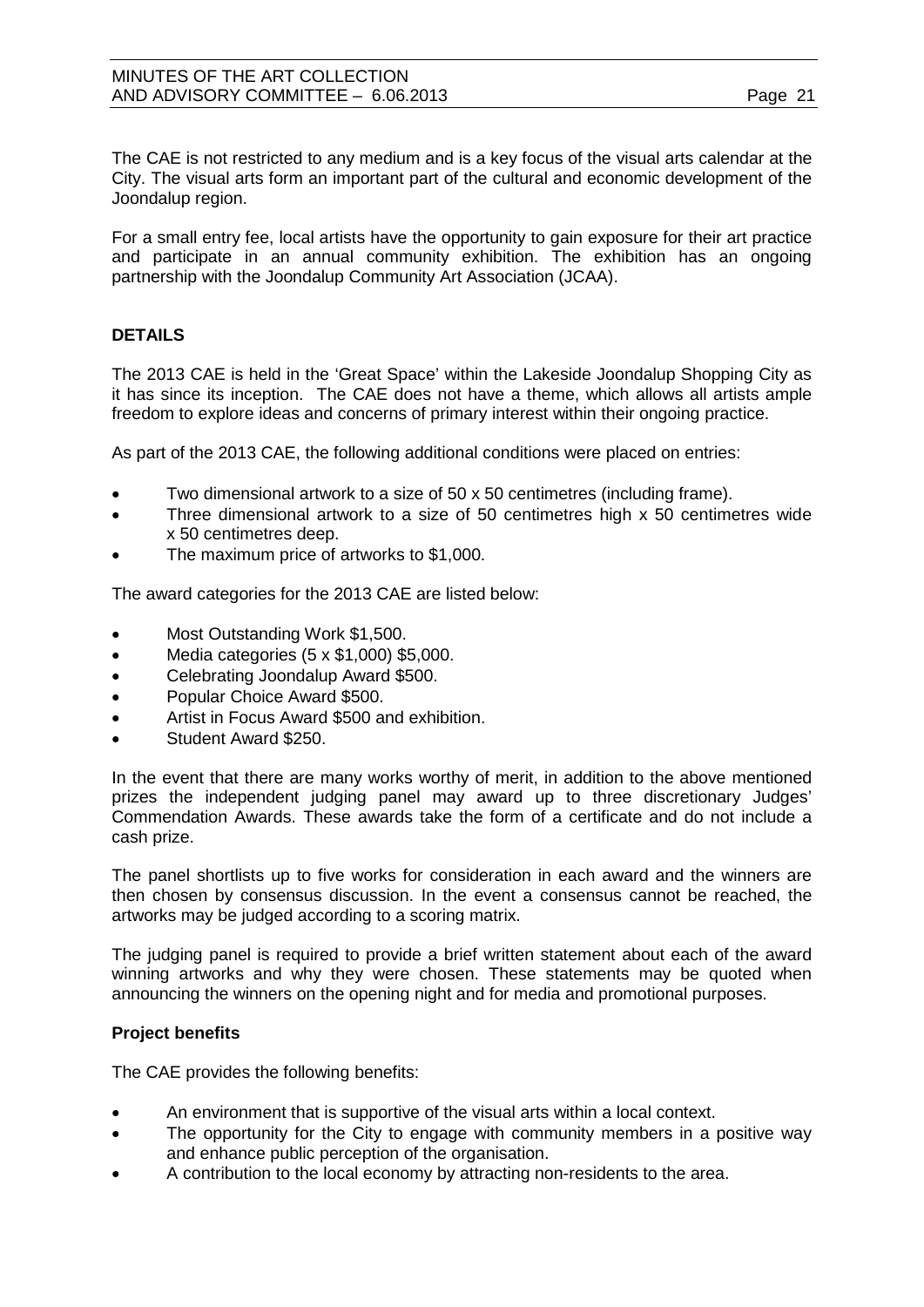#### **Issues and options considered**

There are three options open to the ACAC being:

- accept the recommendations for acquisitions
- accept part of the recommendations for acquisitions or
- not accept any recommendations for acquisitions.

#### **Legislation / Strategic Community Plan / policy implications**

| Legislation                     | The ACAC and the Chief Executive Officer have been<br>granted delegated authority to purchase artworks<br>recommended up to an amount of \$15,000 and within<br>budget allocations. |
|---------------------------------|-------------------------------------------------------------------------------------------------------------------------------------------------------------------------------------|
| <b>Strategic Community Plan</b> |                                                                                                                                                                                     |
| <b>Key theme</b>                | Community Wellbeing.                                                                                                                                                                |
| <b>Objective</b>                | Cultural development.                                                                                                                                                               |
| <b>Strategic initiative</b>     | Invest in publicly accessible visual art that will<br>$\bullet$<br>present a culturally-enriched environment.<br>Promote local opportunities for arts development                   |

• Promote local opportunities for arts development.

**Policy The City's Art and Memorabilia Collections Policy.** 

#### **Risk management considerations**

The risks of adding artwork that is not aligned to the City's current art collection are as follows:

- The City's art collection is a specialised and curated collection. The integrity of the collection could be jeopardised by purchasing artworks on subjective criteria.
- The collection is building in value year on year and now represents a sizeable asset. Thus the overall value of the collection is of concern and this will deteriorate if not directed correctly or if 'weak' works enter the collection.

When the City's art collection was assessed in December 2007, the valuer's comments noted that the City has a significant contemporary art collection of excellent financial and cultural value. Overall, selections have been made in order to build a collection of high artistic and financial value.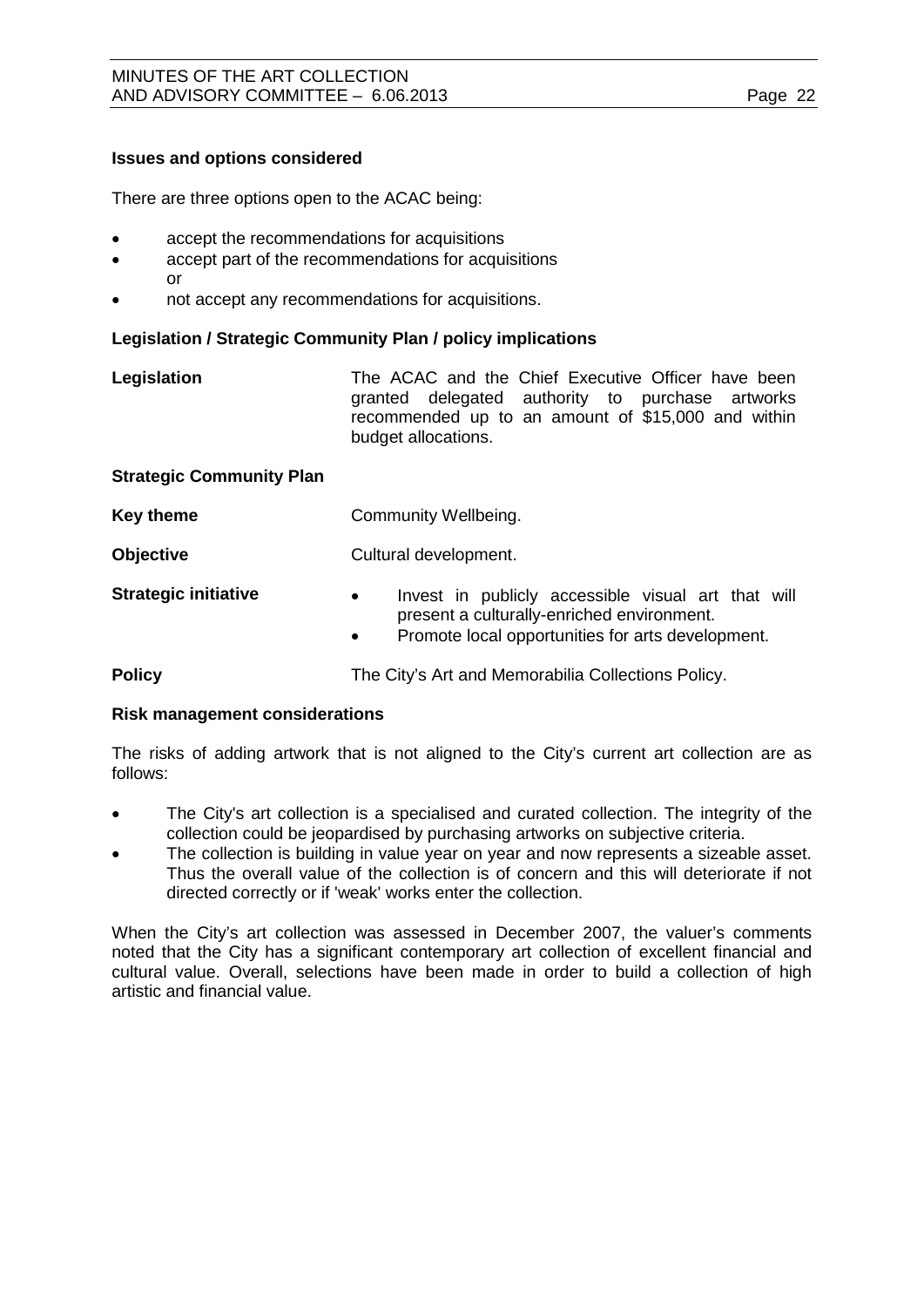#### **Financial/budget implications**

| Account no.               | 1 442 C1021 6232 0000                                                                           |
|---------------------------|-------------------------------------------------------------------------------------------------|
| <b>Budget Item</b>        | C1021 Purchase of ArtworkM167                                                                   |
| <b>Budget amount</b>      | \$15,000                                                                                        |
| Amount spent to date      | \$8,249 (\$13,871 subject to the agreement to purchase two<br>artworks outside the CAE process) |
| <b>Proposed cost</b>      | Unknown                                                                                         |
| <b>Balance</b>            | \$1,128                                                                                         |
| <b>Annual maintenance</b> | The City has an annual allocation of \$1,000 per year to<br>maintain its art collection.        |

All amounts quoted in this report are exclusive of GST.

#### **Regional significance**

The creation of a high standard of professional art creates a cultural asset for the entire northern region. It promotes the City of Joondalup as an instigator of supporting development in local arts and culturally invigorates the City through engaging the local community.

#### **Sustainability implications**

Visual art provides physical and educational enhancement of a locality and provides a catalyst for public discussion about current social, economic and environmental issues. Through creating more regular points of interest and interaction with visual arts the local community could possibly enjoy visual art all the year round. This would enhance the relevance of the City's cultural identity for the local community and would increase the value of the City's cultural resources.

#### **Consultation**

Not applicable.

#### **COMMENT**

A presentation will be made to the committee recommending those items of artwork featuring as part of the City's 2013 CAE for possible purchase by the City.

#### **VOTING REQUIREMENTS**

Simple Majority.

# **OFFICER'S RECOMMENDATION**

That the Art Collection and Advisory Committee gives CONSIDERATION to acquiring the recommended pieces of artwork displayed as part of the City of Joondalup's 2013 Community Art Exhibition.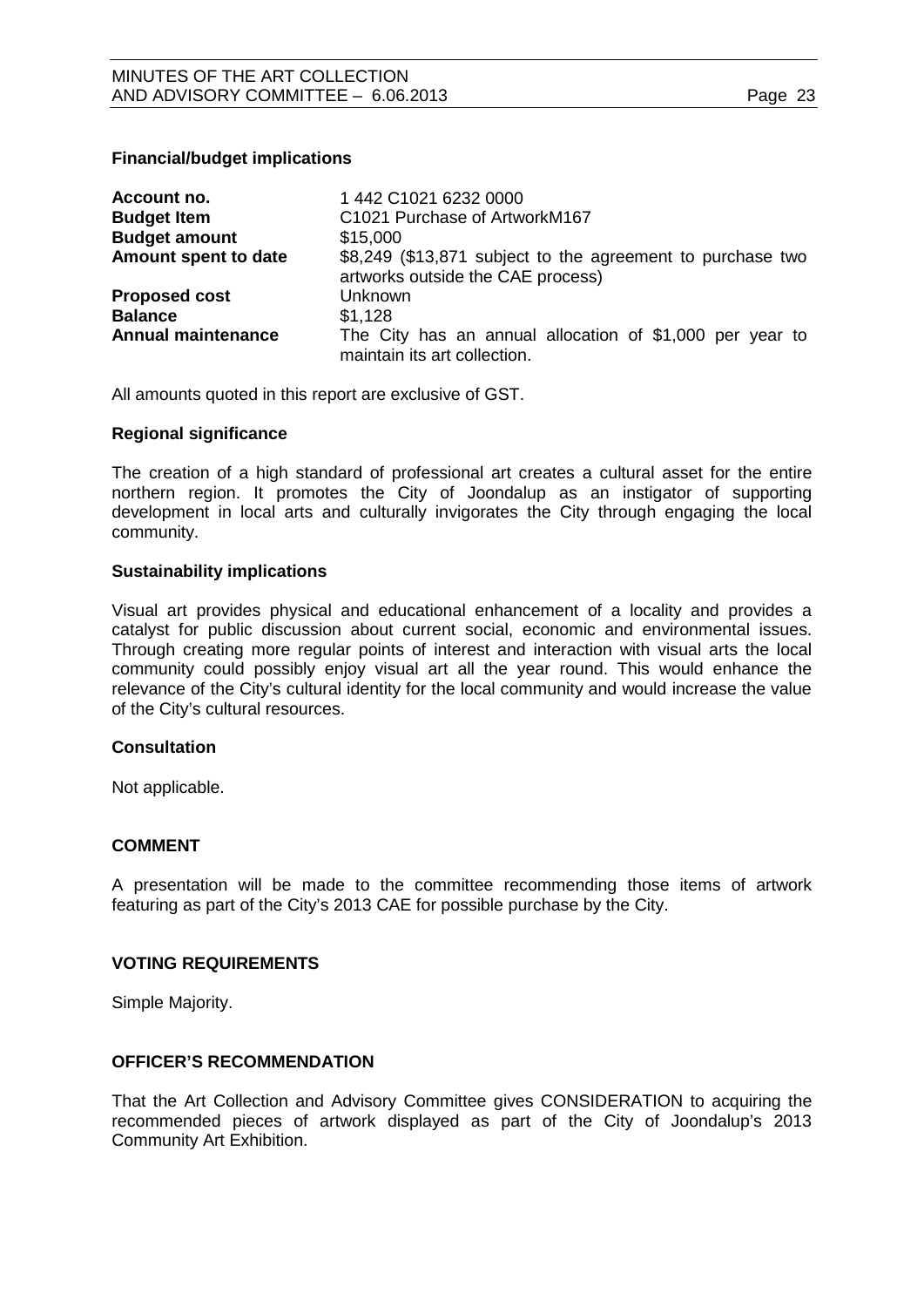**MOVED Cr Gobbert, SECONDED Mayor Pickard that the Art Collection and Advisory Committee AGREES to purchase the following artworks from the 2013 City of Joondalup Community Art Exhibition:**

- **1 'The Jewel of Joondalup' by Lyn Franke at a purchase price of \$800;**
- **2 'The Kite Flyers' by Susan Hoy at a purchase price of \$336.**

#### **The Motion was Put and CARRIED (6/0)**

**In favour of the Motion:** Cr Gobbert, Mayor Pickard, Crs Chester, Hollywood, Norman and Thomas.